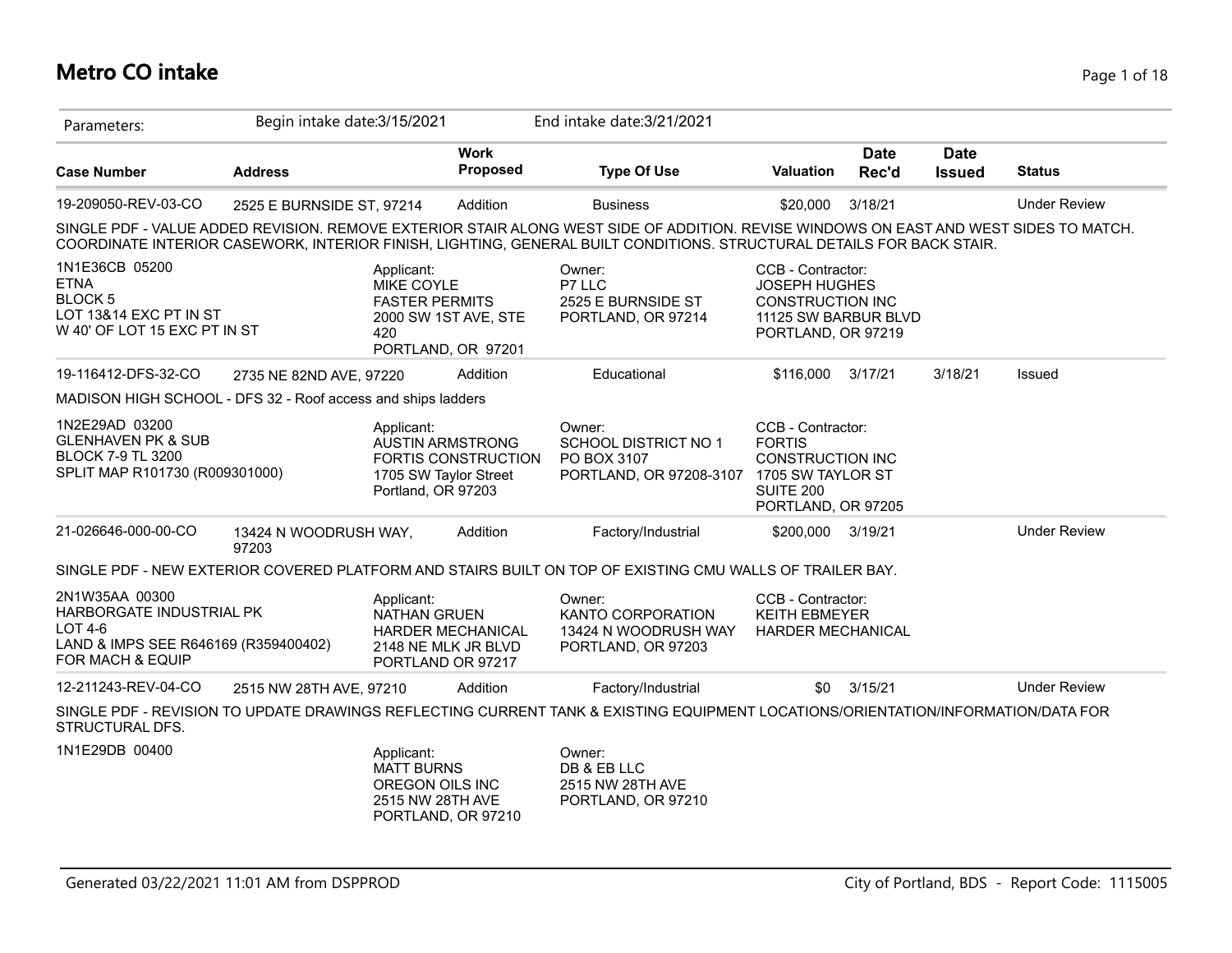# **Metro CO intake** Page 2 of 18

| Parameters:                                                                          | Begin intake date: 3/15/2021  |                                                                                                                                     |                                | End intake date: 3/21/2021                                                                                                 |                                                                                                                                    |                      |                                      |                                                                                     |
|--------------------------------------------------------------------------------------|-------------------------------|-------------------------------------------------------------------------------------------------------------------------------------|--------------------------------|----------------------------------------------------------------------------------------------------------------------------|------------------------------------------------------------------------------------------------------------------------------------|----------------------|--------------------------------------|-------------------------------------------------------------------------------------|
| <b>Case Number</b>                                                                   | <b>Address</b>                |                                                                                                                                     | <b>Work</b><br><b>Proposed</b> | <b>Type Of Use</b>                                                                                                         | Valuation                                                                                                                          | <b>Date</b><br>Rec'd | <b>Date</b><br><b>Issued</b>         | <b>Status</b>                                                                       |
| 19-267986-REV-02-CO                                                                  | 226 SE MADISON ST, 97214      |                                                                                                                                     | Addition                       | Factory/Industrial                                                                                                         | \$0                                                                                                                                | 3/16/21              |                                      | <b>Under Review</b>                                                                 |
|                                                                                      |                               |                                                                                                                                     |                                | SINGLE PDF - REVISION TO ELIMINATE NOTES CALLING FOR RATED WALLS ON ALL MECHANICAL CHASES. THESE ARE NOT REQUIRED BY CODE. |                                                                                                                                    |                      |                                      |                                                                                     |
| 1S1E03AD 06000<br><b>EAST PORTLAND</b><br>BLOCK 52<br><b>LOT 7&amp;8</b>             |                               | Applicant:<br><b>ZAC HORTON</b><br><b>FASTER PERMITS</b><br>420<br>PORTLAND, OR 97201                                               | 2000 SW 1ST AVE SUITE          | Owner:<br>210 SE MADISON OZ LLC<br>210 SE MADISON ST #19<br>PORTLAND, OR 97214-4192                                        | CCB - Contractor:<br><b>TRUEBECK</b><br><b>CONSTRUCTION INC</b><br>951 MARINERS ISLAND<br><b>BLVD 700</b><br>SAN MATEO, CA 94404   |                      |                                      |                                                                                     |
| 18-162600-DFS-22-CO                                                                  | 7000 NE AIRPORT WAY,<br>97218 |                                                                                                                                     | Addition                       | Storage                                                                                                                    | \$30,000                                                                                                                           | 3/18/21              |                                      | <b>Under Review</b>                                                                 |
| PACR - P1/P2 - DFS-22 - Expanded metal mesh screen system                            |                               |                                                                                                                                     |                                |                                                                                                                            |                                                                                                                                    |                      |                                      |                                                                                     |
| 1N2E08B 00400<br>SECTION 08 1N 2E<br>TL 400 7.39 ACRES<br>SEE SUB ACCOUNT R705697 (R |                               | Applicant:<br>Mike Coyle<br><b>Faster Permits</b><br>420<br>Portland, OR 97201                                                      | 2000 SW 1st Avenue, Suite      | Owner:<br>PORT OF PORTLAND<br>PO BOX 3529<br>PORTLAND, OR 97208-3529                                                       | CCB - Contractor:<br><b>JE DUNN</b><br><b>CONSTRUCTION</b><br><b>COMPANY</b><br>1001 LOCUST<br>KANSAS CITY, MO 64106 Type 1): II-B |                      | Permit Info:<br>3 Assembly - General | Occupancy Group 1: A-<br>Construction Type 1: II-B<br>Construction Type 2 (formerly |
| Total # of CO Addition permit intakes:6                                              |                               |                                                                                                                                     |                                |                                                                                                                            |                                                                                                                                    |                      |                                      | Total valuation of CO Addition permit intakes: \$366,000                            |
| 21-024935-000-00-CO                                                                  | 646 SE 60TH AVE, 97215        |                                                                                                                                     | Alteration                     | Apartments/Condos<br>(3 or more units)                                                                                     | \$2,000                                                                                                                            | 3/16/21              |                                      | <b>Under Review</b>                                                                 |
| SINGLE PDF - FIRE ESCAPE LOAD TESTING FOR CERTIFICATION.                             |                               |                                                                                                                                     |                                |                                                                                                                            |                                                                                                                                    |                      |                                      |                                                                                     |
| 1S2E06AA 06100<br>MT TABOR CENTRAL TR<br><b>BLOCK2</b><br><b>LOT 14</b>              |                               | Applicant:<br><b>ED NUKALA</b><br><b>INCOME PROPERTY</b><br><b>MANAGEMENT</b><br>1800 SW 1ST AVE Suite<br>220<br>PORTLAND, OR 97201 |                                | Owner:<br><b>TABOR VIEW APARTMENTS</b><br><b>LLC</b><br>1800 SW 1ST AVE #220<br>PORTLAND, OR 97201                         | CCB - Contractor:<br>ED NUKALA<br><b>INCOME PROPERTY</b><br><b>MANAGEMENT CO</b><br>1800 SW 1ST SUITE 220<br>PORTLAND, OR 97201    |                      |                                      |                                                                                     |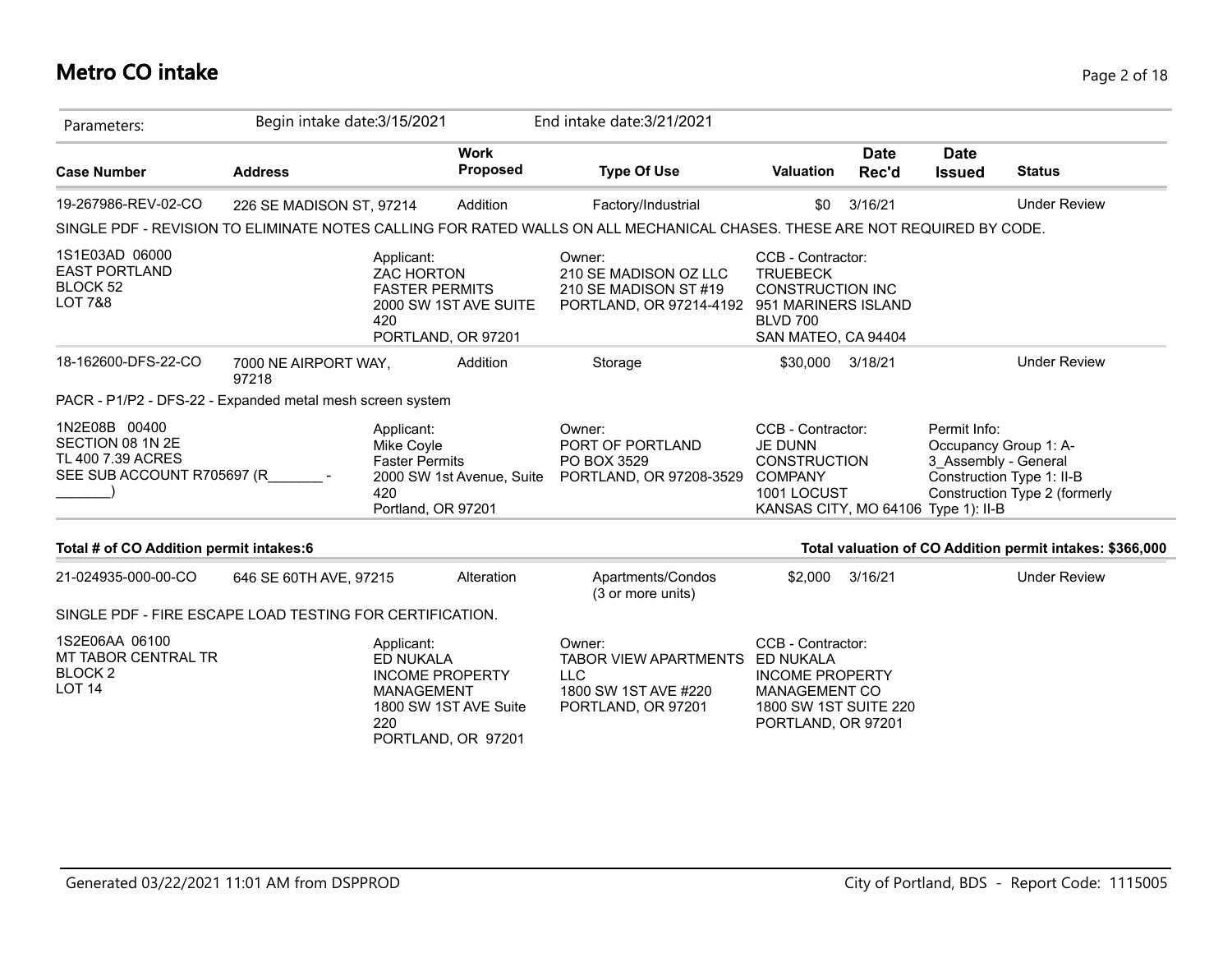# **Metro CO intake** Page 3 of 18

| Parameters:                                             | Begin intake date: 3/15/2021                                |                                                                                              | End intake date: 3/21/2021                                                                                                                    |                                                                                                          |                                                                                                 |
|---------------------------------------------------------|-------------------------------------------------------------|----------------------------------------------------------------------------------------------|-----------------------------------------------------------------------------------------------------------------------------------------------|----------------------------------------------------------------------------------------------------------|-------------------------------------------------------------------------------------------------|
| <b>Case Number</b>                                      | <b>Address</b>                                              | <b>Work</b><br><b>Proposed</b>                                                               | <b>Type Of Use</b>                                                                                                                            | <b>Date</b><br><b>Valuation</b><br>Rec'd                                                                 | <b>Date</b><br><b>Status</b><br><b>Issued</b>                                                   |
| 21-024147-000-00-CO                                     | 1001 NW LOVEJOY ST - UNIT<br>1610, 97209                    | Alteration                                                                                   | Apartments/Condos<br>(3 or more units)                                                                                                        | 3/16/21<br>\$70,000                                                                                      | <b>Under Review</b>                                                                             |
|                                                         | SINGLE PDF - INTERIOR REMODEL TO KITCHEN AND BATHROOM.      |                                                                                              |                                                                                                                                               |                                                                                                          |                                                                                                 |
| 1N1E34BB 50130<br>METROPOLITAN CONDOMINIUMS<br>LOT 1610 | Applicant:<br>211                                           | <b>MIKE MONTGOMERY</b><br>SIMPL HOME DESIGNS<br>4931 SW 76TH AVE, PMB<br>PORTLAND, OR 97225  | Owner:<br><b>RAGHUVEER SHENOY &amp;</b><br><b>MAITHILI SHENOY REV LIV</b><br>TR.<br>1001 NW LOVEJOY ST<br>#1610<br>PORTLAND, OR 97209         | CCB - Contractor:<br>ZANE GOFF<br>NEIL KELLY CO INC<br>804 N ALBERTA ST<br>PORTLAND, OR 97217-<br>2693   |                                                                                                 |
| 21-025685-000-00-CO                                     | 11991 SE HOLGATE BLVD,<br>97266                             | Alteration                                                                                   | Apartments/Condos<br>(3 or more units)                                                                                                        | \$40,000<br>3/16/21                                                                                      | <b>Under Review</b>                                                                             |
|                                                         | <b>PS-4 SINGLE PDF - REPLACE DRYWALL DUE TO FIRE DAMAGE</b> |                                                                                              |                                                                                                                                               |                                                                                                          |                                                                                                 |
| 1S2E10DD 08100<br><b>GETTYSBURG</b><br><b>LOT 17</b>    | Applicant:<br><b>ST, STE 100</b>                            | <b>JOHN STEMBER</b><br><b>JAS ENGINEERING</b><br>1419 SE WASHINGTON<br>OREGON CITY, OR 97045 | Owner:<br><b>NEIL KING</b><br>11991 SE HOLGATE BLVD<br>PORTLAND, OR 97266<br>Owner:<br><b>NEIL KING</b><br>$\overline{\phantom{a}}$<br>Owner: | CCB - Contractor:<br>AMERIDREAM<br><b>CONSTRUCTION LLC</b><br>4204 NE 78TH STREET<br>VANCOUVER, WA 98665 | Permit Info:<br>Occupancy Group 1: R-<br>2_Residential Multi-family<br>Construction Type 1: V-B |
|                                                         |                                                             |                                                                                              | <b>KRYSTAL DOWD</b><br>$\,$                                                                                                                   |                                                                                                          |                                                                                                 |
|                                                         |                                                             |                                                                                              | Owner:<br>JEFFREY S KING                                                                                                                      |                                                                                                          |                                                                                                 |
|                                                         |                                                             |                                                                                              | $\bullet$                                                                                                                                     |                                                                                                          |                                                                                                 |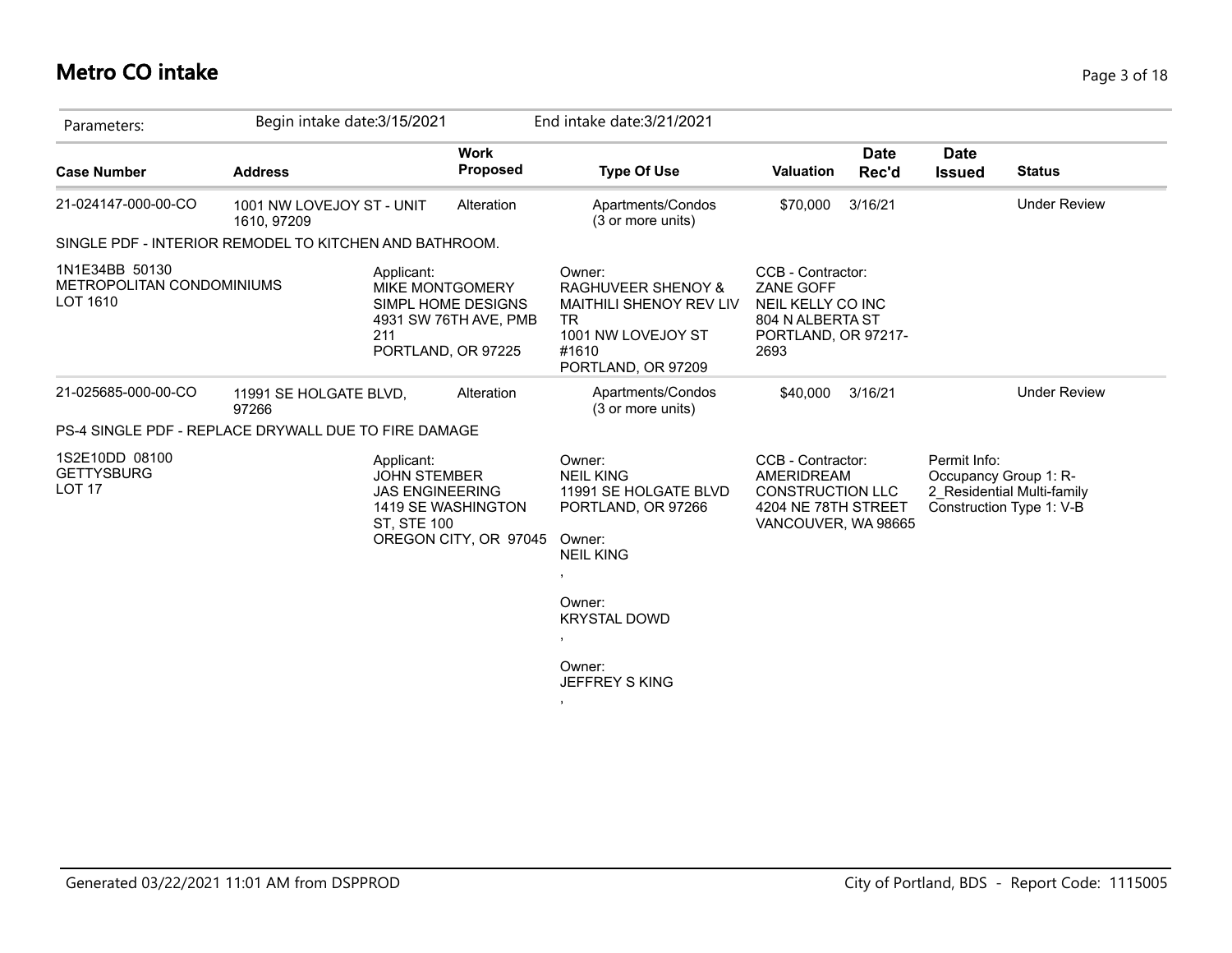### **Metro CO intake** Page 4 of 18

| Parameters:                                                                                                                  | Begin intake date: 3/15/2021 |                                                                                                     |                                                                        | End intake date: 3/21/2021                                                                                                                                                                                                                                              |                                                                                                           |                      |                                                           |                                                                                         |
|------------------------------------------------------------------------------------------------------------------------------|------------------------------|-----------------------------------------------------------------------------------------------------|------------------------------------------------------------------------|-------------------------------------------------------------------------------------------------------------------------------------------------------------------------------------------------------------------------------------------------------------------------|-----------------------------------------------------------------------------------------------------------|----------------------|-----------------------------------------------------------|-----------------------------------------------------------------------------------------|
| <b>Case Number</b>                                                                                                           | <b>Address</b>               |                                                                                                     | <b>Work</b><br>Proposed                                                | <b>Type Of Use</b>                                                                                                                                                                                                                                                      | <b>Valuation</b>                                                                                          | <b>Date</b><br>Rec'd | <b>Date</b><br><b>Issued</b>                              | <b>Status</b>                                                                           |
| 21-018985-000-00-CO                                                                                                          | 1126 SW 12TH AVE, 97205      |                                                                                                     | Alteration                                                             | Apartments/Condos<br>(3 or more units)                                                                                                                                                                                                                                  | \$2,000                                                                                                   | 3/18/21              | 3/18/21                                                   | Issued                                                                                  |
| SINGLE PDF - FIRE ESCAPE LOAD TESTING FOR CERTIFICATION.                                                                     |                              |                                                                                                     |                                                                        |                                                                                                                                                                                                                                                                         |                                                                                                           |                      |                                                           |                                                                                         |
| 1S1E04AA 05000                                                                                                               |                              | Applicant:<br>ED NUKALA<br><b>INCOME PROPERTY</b><br><b>MANAGEMENT</b><br>220<br>PORTLAND, OR 97201 | 1800 SW 1ST AVE Suite                                                  | Owner:<br><b>DORICOURT LIMITED</b><br><b>PARTNERSHIP</b><br>3662 SW TUNNELWOOD ST<br>PORTLAND, OR 97221-4147 1800 SW 1ST SUITE 220                                                                                                                                      | CCB - Contractor:<br>ED NUKALA<br><b>INCOME PROPERTY</b><br><b>MANAGEMENT CO</b><br>PORTLAND, OR 97201    |                      |                                                           |                                                                                         |
| 21-025442-000-00-CO                                                                                                          | 2821 NE EVERETT ST, 97232    |                                                                                                     | Alteration                                                             | <b>Business</b>                                                                                                                                                                                                                                                         | \$52,450                                                                                                  | 3/16/21              |                                                           | <b>Under Review</b>                                                                     |
| SPACES AND RESTROOMS.                                                                                                        |                              |                                                                                                     |                                                                        | SINGLE PDF - SHELL IMPROVMENTS TO CREATE 3 TENANT SPACES ON GROUND LEVEL ALONG NE 28TH AVENUE. WORK TO INCLUDE NEW WALLS TO CREATE 3                                                                                                                                    |                                                                                                           |                      |                                                           |                                                                                         |
| 1N1E36CB 01300<br><b>HAWTHORNES 1ST ADD</b><br>BLOCK <sub>9</sub><br>S 1/2 OF LOT 1&2<br>LOT 10-12, POTENTIAL ADDITIONAL TAX |                              | Applicant:<br><b>DAVID MULLENS</b><br><b>GROUP</b>                                                  | <b>URBAN DEVELOPMENT</b><br>735 SW 158TH AVENUE<br>BEAVERTON, OR 97006 | Owner:<br><b>UDG EVERETT LLC</b><br>735 SW 158TH AVE<br>BEAVERTON, OR 97006                                                                                                                                                                                             | CCB - Contractor:<br><b>SK HOFF</b><br><b>CONSTRUCTION LLC</b><br>735 SW 158TH AVE<br>BEAVERTON, OR 97006 |                      | Permit Info:<br>Off., Med.Off., Pub.Bldg.<br>Type 1): V-A | Occupancy Group 1: B_Bank,<br>Construction Type 1: V-A<br>Construction Type 2 (formerly |
| 21-026286-000-00-CO                                                                                                          | 2321 NE ARGYLE ST, 97211     |                                                                                                     | Alteration                                                             | <b>Business</b>                                                                                                                                                                                                                                                         | \$142,500                                                                                                 | 3/18/21              |                                                           | <b>Under Review</b>                                                                     |
| PERMIT.                                                                                                                      |                              |                                                                                                     |                                                                        | SINGLE PDF - SHELL IMPROVEMENTS TO MODIFY EAST AND WEST END OFFICES. WEST OFFICE: REMOVE MEZZANINE AND MODIFY LAYOUT OF OFFICES AND<br>RESTROOMS. EAST OFFICE: REMOVE WALLS TO CREATE OPEN OFFICE SPACE AND MOIDIFY WALL TO CREATE LARGER BREAK ROOM. NO OCCUPANCY THIS |                                                                                                           |                      |                                                           |                                                                                         |
| 1N1E12CC 01200<br>SECTION 12 1N 1E<br>TL 1200 4.62 ACRES                                                                     |                              | Applicant:<br>SABINE O'HALLORAN<br>4875 SW GRIFFITH DR                                              | MILDREN DESIGN GROUP<br>BEAVERTON, OR 97005                            | Owner:<br><b>ICON OWNER POOL 3</b><br><b>WEST LLC</b><br>2 N RIVERSIDE PLZ STE<br>2350<br>CHICAGO, IL 60606-2617                                                                                                                                                        | Primary Contractor:<br><b>TO BID</b>                                                                      |                      | Permit Info:<br>Off., Med.Off., Pub.Bldg.                 | Occupancy Group 1: B_Bank,<br>Construction Type 1: III-B                                |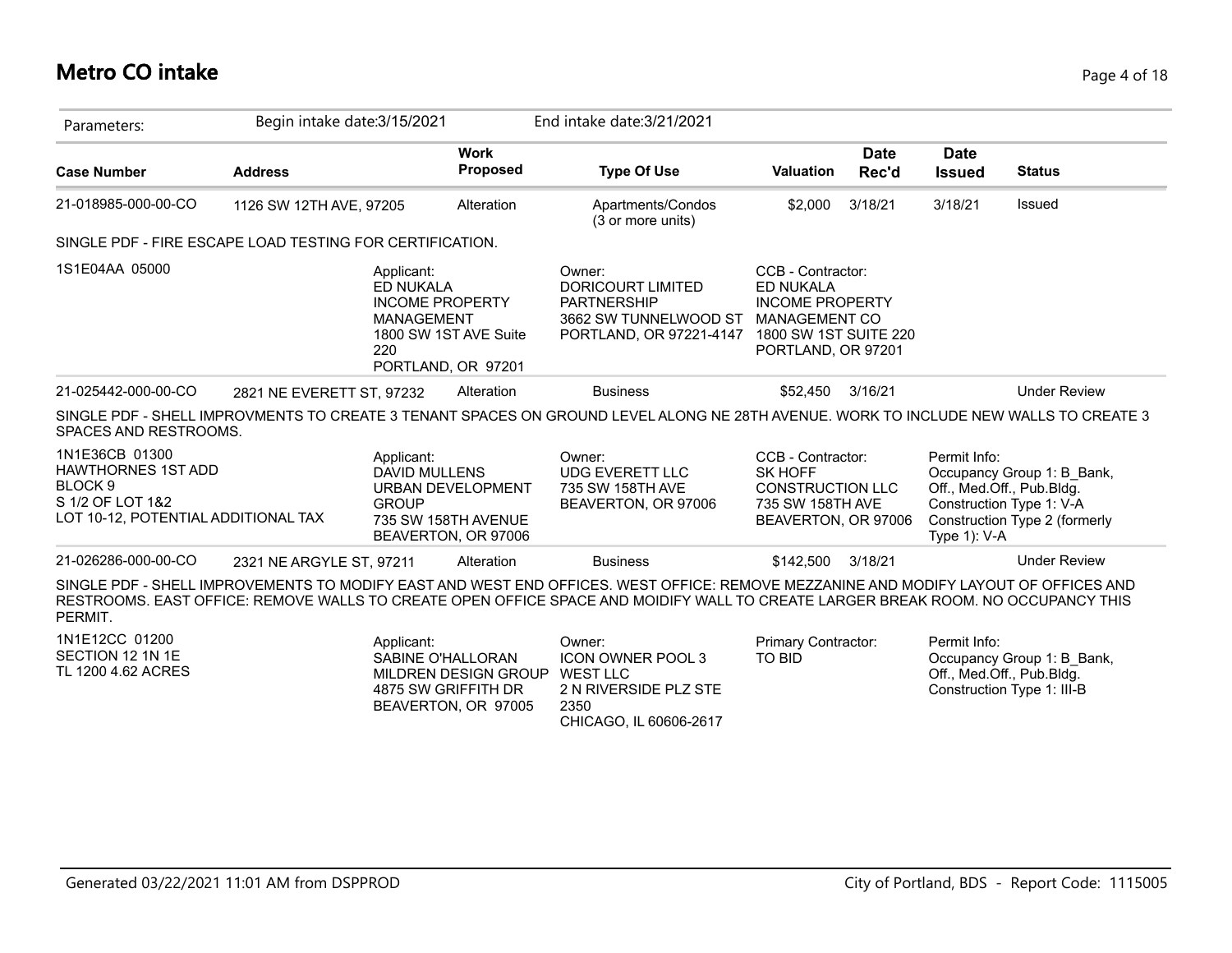# **Metro CO intake** Page 5 of 18

| Parameters:                                                             | Begin intake date: 3/15/2021                        |                                                                                                                                           | End intake date: 3/21/2021                                                                                                               |                                                                                                                                            |                      |                              |                     |
|-------------------------------------------------------------------------|-----------------------------------------------------|-------------------------------------------------------------------------------------------------------------------------------------------|------------------------------------------------------------------------------------------------------------------------------------------|--------------------------------------------------------------------------------------------------------------------------------------------|----------------------|------------------------------|---------------------|
| <b>Case Number</b>                                                      | <b>Address</b>                                      | <b>Work</b><br><b>Proposed</b>                                                                                                            | <b>Type Of Use</b>                                                                                                                       | <b>Valuation</b>                                                                                                                           | <b>Date</b><br>Rec'd | <b>Date</b><br><b>Issued</b> | <b>Status</b>       |
| 21-026183-000-00-CO                                                     | 3580 SE 82ND AVE, 97266                             | Alteration                                                                                                                                | <b>Business</b>                                                                                                                          | \$70,000                                                                                                                                   | 3/18/21              |                              | <b>Under Review</b> |
|                                                                         | SINGLE PDF - REMOVE ALL INTERIOR PARTITION WALLS.   |                                                                                                                                           |                                                                                                                                          |                                                                                                                                            |                      |                              |                     |
| 1S2E09CB 07000<br><b>GRAND VIEW HTS</b><br>BLOCK 4<br>LOT 12-15 TL 7000 | Applicant:<br><b>USA</b>                            | PAUL BOROWICK<br>PKA ARCHITECTS INC<br>6969 SW HAMPTON ST<br>PORTLAND OR 97223                                                            | Owner:<br><b>CONFEDERATED TRIBES</b><br>OF THE GRAND RONDE<br><b>COMMUNITY OF OREGON</b><br>9615 GRAND RONDE RD<br>GRAND RONDE, OR 97347 | CCB - Contractor:<br>PERLO CONSTRUCTION<br><b>LLC</b><br>11450 SW AMU STREET<br>TUALATIN, OR 97062                                         |                      |                              |                     |
| 20-106682-DFS-01-CO                                                     | 8811 N LOMBARD ST, 97203                            | Alteration                                                                                                                                | <b>Business</b>                                                                                                                          | \$12,000                                                                                                                                   | 3/15/21              |                              | <b>Under Review</b> |
| SINGLE PDF - DFS FOR WALK-IN COOLER.                                    |                                                     |                                                                                                                                           |                                                                                                                                          |                                                                                                                                            |                      |                              |                     |
| 1N1W01CD 18900                                                          | Applicant:                                          | <b>DARIN BOUSKA</b><br>17407 SW INKSTER DR<br>SHERWOOD, OR 97140                                                                          | Owner:<br>LOMBARD 8803 LLC<br>402 NW 13TH AVE<br>PORTLAND, OR 97209-2930                                                                 | CCB - Contractor:<br><b>ROLLAND WALTERS</b><br><b>BULLDOG MECHANICAL</b><br>& REMODELING INC<br>3307 NE 39TH STREET<br>VANCOUVER, WA 98661 |                      |                              |                     |
| 20-142537-REV-01-CO                                                     | 12025 NE MARX ST, 97220                             | Alteration                                                                                                                                | <b>Business</b>                                                                                                                          | \$0                                                                                                                                        | 3/19/21              | 3/22/21                      | Issued              |
|                                                                         | PAPER - REVISION TO RECONFIGURE ACCESSIBLE RESTROOM |                                                                                                                                           |                                                                                                                                          |                                                                                                                                            |                      |                              |                     |
| 1N2E22A 00500                                                           | Applicant:                                          | <b>DON LIVINGSTONE</b><br>LIVINGSTONE STUDIOS<br><b>ARCHITECTURE AND</b><br><b>PLANNING LLC</b><br>2758 SW SUMMIT DR<br>PORTLAND OR 97201 | Owner:<br><b>WPC PARKROSE LLC</b><br>307 LEWERS ST #600<br>HONOLULU, HI 96815-2364                                                       | CCB - Contractor:<br><b>BRENT VINSONHALER</b><br><b>GNC CONSTRUCTION</b><br><b>CORP</b><br>2505 NW DIVISION ST<br>GRESHAM, OR 97030        |                      |                              |                     |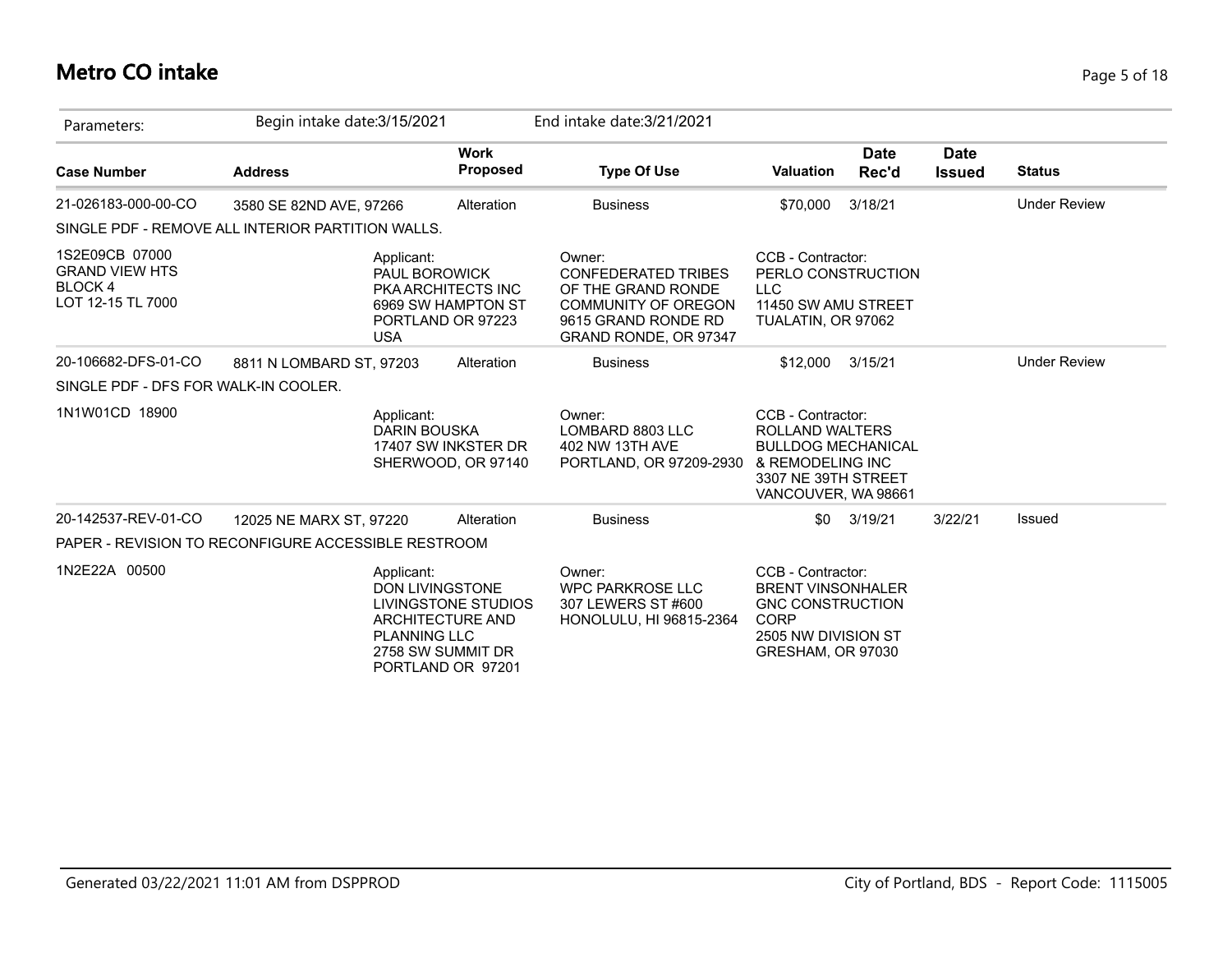# **Metro CO intake** Page 6 of 18

| Parameters:                                                                                     | Begin intake date: 3/15/2021                                                                                                            |                                                                | End intake date: 3/21/2021                                                                |                                                                                                        |                      |                                                              |                                                                                         |
|-------------------------------------------------------------------------------------------------|-----------------------------------------------------------------------------------------------------------------------------------------|----------------------------------------------------------------|-------------------------------------------------------------------------------------------|--------------------------------------------------------------------------------------------------------|----------------------|--------------------------------------------------------------|-----------------------------------------------------------------------------------------|
| <b>Case Number</b>                                                                              | <b>Address</b>                                                                                                                          | <b>Work</b><br><b>Proposed</b>                                 | <b>Type Of Use</b>                                                                        | <b>Valuation</b>                                                                                       | <b>Date</b><br>Rec'd | <b>Date</b><br><b>Issued</b>                                 | <b>Status</b>                                                                           |
| 21-026274-000-00-CO                                                                             | 3343 SE HAWTHORNE BLVD,<br>97214                                                                                                        | Alteration                                                     | <b>Business</b>                                                                           | \$60,000                                                                                               | 3/19/21              |                                                              | <b>Under Review</b>                                                                     |
| KITCHEN.                                                                                        | SINGLE PDF - TENANT IMPROVEMENT FOR NEW BAKERY ON BASEMENT AND 1ST FLOOR, REMOVE INTERIOR WALLS, NEW WALLS AT PREP AREAS, RESTROOMS,    |                                                                |                                                                                           |                                                                                                        |                      |                                                              |                                                                                         |
| 1S1E01AC 23700<br>SUNNYSIDE & PLAT 2 & 3<br>BLOCK <sub>59</sub><br>S 50' OF LOT 14-16           | Applicant:<br><b>NEIL LEE</b><br><b>AND PLANNING</b><br><b>SUITE 175</b>                                                                | LEEKA ARCHITECTURE<br>1001 SE WATER AVE,<br>PORTLAND, OR 97214 | Owner:<br>DUKE K WON MARITAL TR<br>PO BOX 61604<br>VANCOUVER, WA 98666                    | Primary Contractor:<br><b>TO BID</b>                                                                   |                      | Permit Info:<br>Off., Med.Off., Pub.Bldg.<br>Type 1): V-B    | Occupancy Group 1: B Bank,<br>Construction Type 1: V-B<br>Construction Type 2 (formerly |
| 21-025803-000-00-CO                                                                             | 6230 NE HALSEY ST, 97213                                                                                                                | Alteration                                                     | <b>Business</b>                                                                           | \$144.353                                                                                              | 3/18/21              |                                                              | <b>Under Review</b>                                                                     |
| CREATE 2 OFFICES AND 5 TREATMENT ROOMS                                                          | SINGLE PDF - TI FOR NEW TENANT; NO CHANGE OF OCCUPANCY; ACUPUNTURE TENANT TO EXPAND INTO NORTH WING OF BUILDING; DEMO PARTITION WALL TO |                                                                |                                                                                           |                                                                                                        |                      |                                                              |                                                                                         |
| 1N2E31AA 00100<br><b>SUMMIT ADD</b><br>BLOCK <sub>3</sub><br>E 45' OF LOT 3<br>LOT <sub>4</sub> | Applicant:<br>PO Box 820216<br>Portland, OR 97282                                                                                       | <b>JEREMY ROSENBLOOM</b><br>360 HOME CARE LLC                  | Owner:<br><b>CVGV LLC</b><br>6230 NE HALSEY ST<br>PORTLAND, OR 97213                      | CCB - Contractor:<br>JEREMY ROSENBLOOM<br>360 HOME CARE LLC<br>PO BOX 820216<br>PORTLAND, OR 97282     |                      | Permit Info:<br>Off., Med.Off., Pub.Bldg.                    | Occupancy Group 1: B Bank,<br>Construction Type 1: V-B                                  |
| 18-272609-REV-03-CO                                                                             | 804 N ALBERTA ST, 97217                                                                                                                 | Alteration                                                     | <b>Business</b>                                                                           | \$80,000                                                                                               | 3/19/21              |                                                              | <b>Under Review</b>                                                                     |
| ON ENGINEER'S REVISIONS.                                                                        | SINGLE PDF - REVISION TO WAIVE SPECIAL INSPECTIONS OF STEEL CONSTRUCTION, CONCRETE CONSTRUCTION, AND ANCHORS-EXPANSION/SCREWS, BASED    |                                                                |                                                                                           |                                                                                                        |                      |                                                              |                                                                                         |
| 1N1E22BD 21100<br><b>M PATTONS &amp; SUB</b><br>BLOCK W 1/2 N TL 21100                          | Applicant:<br><b>NEIL KELLY</b><br>804 N ALBERTA ST                                                                                     | <b>LOIS SHAMBERGER</b><br>PORTLAND OR 97217                    | Owner:<br><b>KELLY DEVELOPMENT</b><br>CORP<br>804 N ALBERTA ST<br>PORTLAND, OR 97217-2502 | CCB - Contractor:<br>ZANE GOFF<br>NEIL KELLY CO INC<br>804 N ALBERTA ST<br>PORTLAND, OR 97217-<br>2693 |                      | Permit Info:<br>Off., Med.Off., Pub.Bldg.<br>Type $1$ ): V-B | Occupancy Group 1: B_Bank,<br>Construction Type 1: V-B<br>Construction Type 2 (formerly |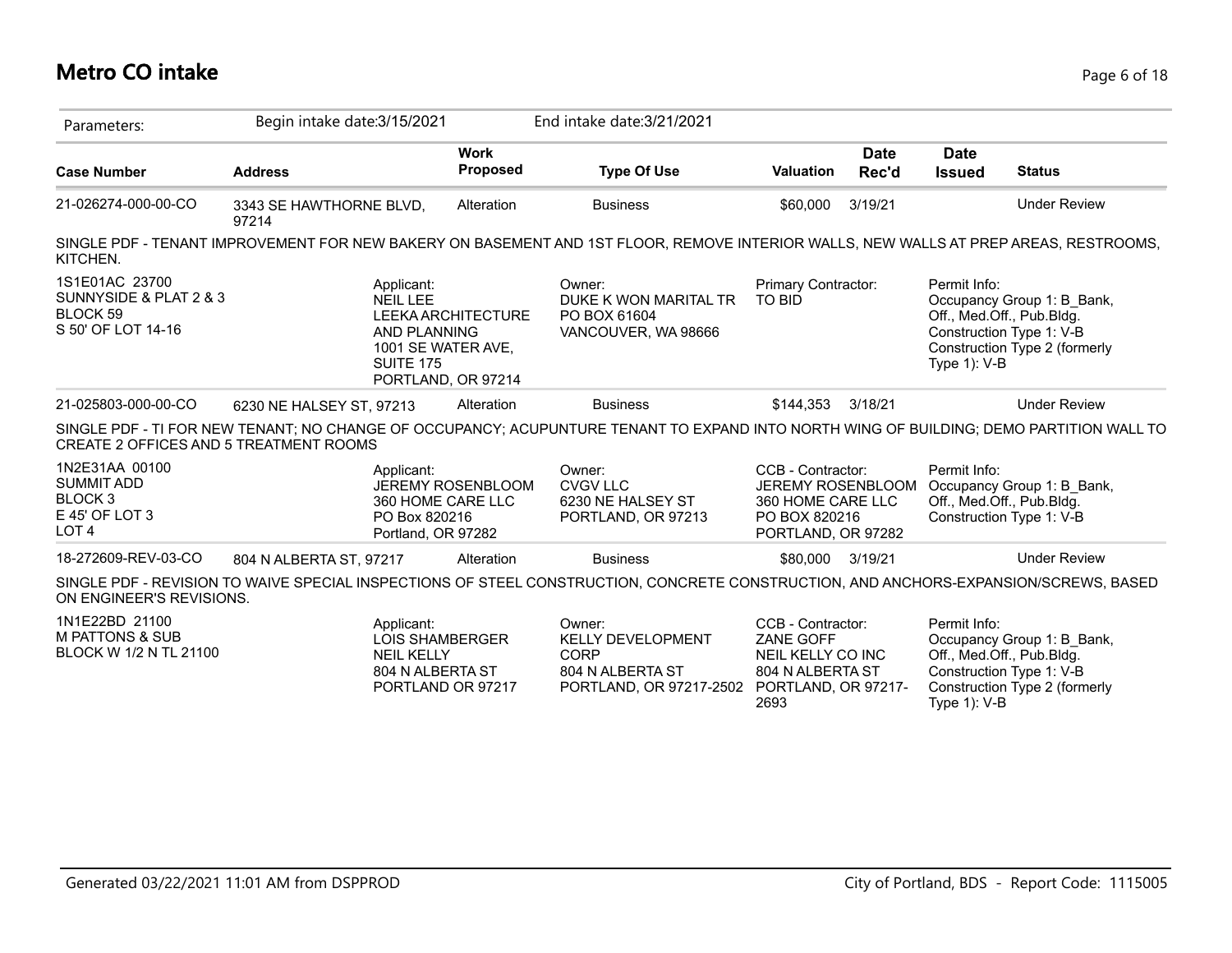# **Metro CO intake** Page 7 of 18

| Parameters:                                                          | Begin intake date: 3/15/2021 |                                                                                                                                           |                                                   | End intake date: 3/21/2021                                                                                         |                                                                                                         |                      |                                                     |                                                                                     |
|----------------------------------------------------------------------|------------------------------|-------------------------------------------------------------------------------------------------------------------------------------------|---------------------------------------------------|--------------------------------------------------------------------------------------------------------------------|---------------------------------------------------------------------------------------------------------|----------------------|-----------------------------------------------------|-------------------------------------------------------------------------------------|
| <b>Case Number</b>                                                   | <b>Address</b>               |                                                                                                                                           | <b>Work</b><br>Proposed                           | <b>Type Of Use</b>                                                                                                 | <b>Valuation</b>                                                                                        | <b>Date</b><br>Rec'd | <b>Date</b><br><b>Issued</b>                        | <b>Status</b>                                                                       |
| 21-025868-000-00-CO                                                  | 2664 N MARINE DR, 97217      |                                                                                                                                           | Alteration                                        | <b>Business</b>                                                                                                    | \$10,000                                                                                                | 3/17/21              |                                                     | <b>Under Review</b>                                                                 |
|                                                                      |                              |                                                                                                                                           |                                                   | SINGLE PDF - TENANT IMPROVEMENT, NEW INTERIOR WALLS AND DOOR TO CREATE OFFICE AND STORAGE.                         |                                                                                                         |                      |                                                     |                                                                                     |
| 2N1E33C 01300<br>PARTITION PLAT 1994-164<br>LOT 3 TL 1300            |                              | Applicant:<br>RICHARD WHITEMAN<br>2950 NW YEON AVE                                                                                        | RRS CONSTRUCTION LLC<br>PORTLAND, OR 97210        | Owner:<br><b>HARSCH INVESTMENT</b><br><b>PROPERTIES LLC</b><br>1121 SW SALMON ST<br>PORTLAND, OR 97205             | CCB - Contractor:<br>RRS CONSTRUCTION<br><b>INC</b><br>5185 CARMAN DRIVE<br>LAKE OSWEGO, OR<br>97035    |                      | Permit Info:                                        | Occupancy Group 1: B Bank,<br>Off., Med.Off., Pub.Bldg.<br>Construction Type 1: V-B |
| 21-026329-000-00-CO                                                  | 135 SE MAIN ST, 97214        |                                                                                                                                           | Alteration                                        | Factory/Industrial                                                                                                 | \$50,000                                                                                                | 3/18/21              |                                                     | <b>Under Review</b>                                                                 |
|                                                                      |                              |                                                                                                                                           |                                                   | SINGLE PDF - INSTALL NEW COFFEE ROASTER IN EXISTING ROASTING AREA, IN NORTHWEST PORTION OF BUILDING ON MAIN FLOOR. |                                                                                                         |                      |                                                     |                                                                                     |
| 1S1E03AD 03200<br><b>EAST PORTLAND</b><br>BLOCK 49<br><b>LOT 1-8</b> |                              | Applicant:<br><b>BEN KING</b><br>PO BOX 17034                                                                                             | <b>STEM ARCHITECTURE</b><br>PORTLAND, OR 97217    | Owner:<br>KALBERER COMPANY<br>321 SW 4TH AVE #800<br>PORTLAND, OR 97204-2330                                       | CCB - Contractor:<br><b>JACOB FLORY</b><br><b>BD MACK INC</b><br>5016 NE 11TH AVE<br>PORTLAND, OR 97211 |                      |                                                     |                                                                                     |
| 20-191627-DFS-01-CO                                                  | 2075 NW WILSON ST, 97209     |                                                                                                                                           | Alteration                                        | Factory/Industrial                                                                                                 | \$5.000                                                                                                 | 3/15/21              |                                                     | <b>Under Review</b>                                                                 |
| SINGLE PDF - DFS FOR STAIRS AND PLATFORM                             |                              |                                                                                                                                           |                                                   |                                                                                                                    |                                                                                                         |                      |                                                     |                                                                                     |
| 1N1E28CA 01200                                                       |                              | Applicant:<br><b>ANDY TARNASKY</b><br>2019 NW WILSON ST.                                                                                  | <b>R&amp;H CONSTRUCTION</b><br>PORTLAND, OR 97209 | Owner:<br>MW 2000 WILSON LLC<br>210 SW MORRISON ST<br>#600<br>PORTLAND, OR 97204-3150                              | CCB - Contractor:<br>R & H CONSTRUCTION<br>CO.<br>2019 NW WILSON ST<br>PORTLAND, OR 97209               |                      |                                                     |                                                                                     |
| 20-225494-000-00-CO                                                  | 8700 SW BARBUR CT, 97219     |                                                                                                                                           | Alteration                                        | Factory/Industrial                                                                                                 |                                                                                                         | \$7,770 3/17/21      |                                                     | <b>Under Review</b>                                                                 |
|                                                                      |                              |                                                                                                                                           |                                                   | SINGLE PDF - CHANGE OF OCCUPANCY FROM B TO F FOR CANNABIS SOLVENTLESS PROCESSING. NO CONSTRUCTION PROPOSED.        |                                                                                                         |                      |                                                     |                                                                                     |
| 1S1E20DD 08000<br><b>MADISON VILLA</b><br>LOT 17&26 TL 8000          |                              | Applicant:<br><b>MEGAN CAVES</b><br><b>INTEGRITY</b><br><b>MANAGEMENT LLC</b><br>16700 SE MAPLE HILL<br>LANE<br>HAPPY VALLEY, OR<br>97086 |                                                   | Owner:<br>PLAZA 5 LLC<br>8700 SW BARBUR CT STE<br>S<br>PORTLAND, OR 97219                                          |                                                                                                         |                      | Permit Info:<br>Occupancy Group 1: F-<br>Mod.Hazard | 1 Industrial Plant - Factory,<br>Construction Type 1: V-A                           |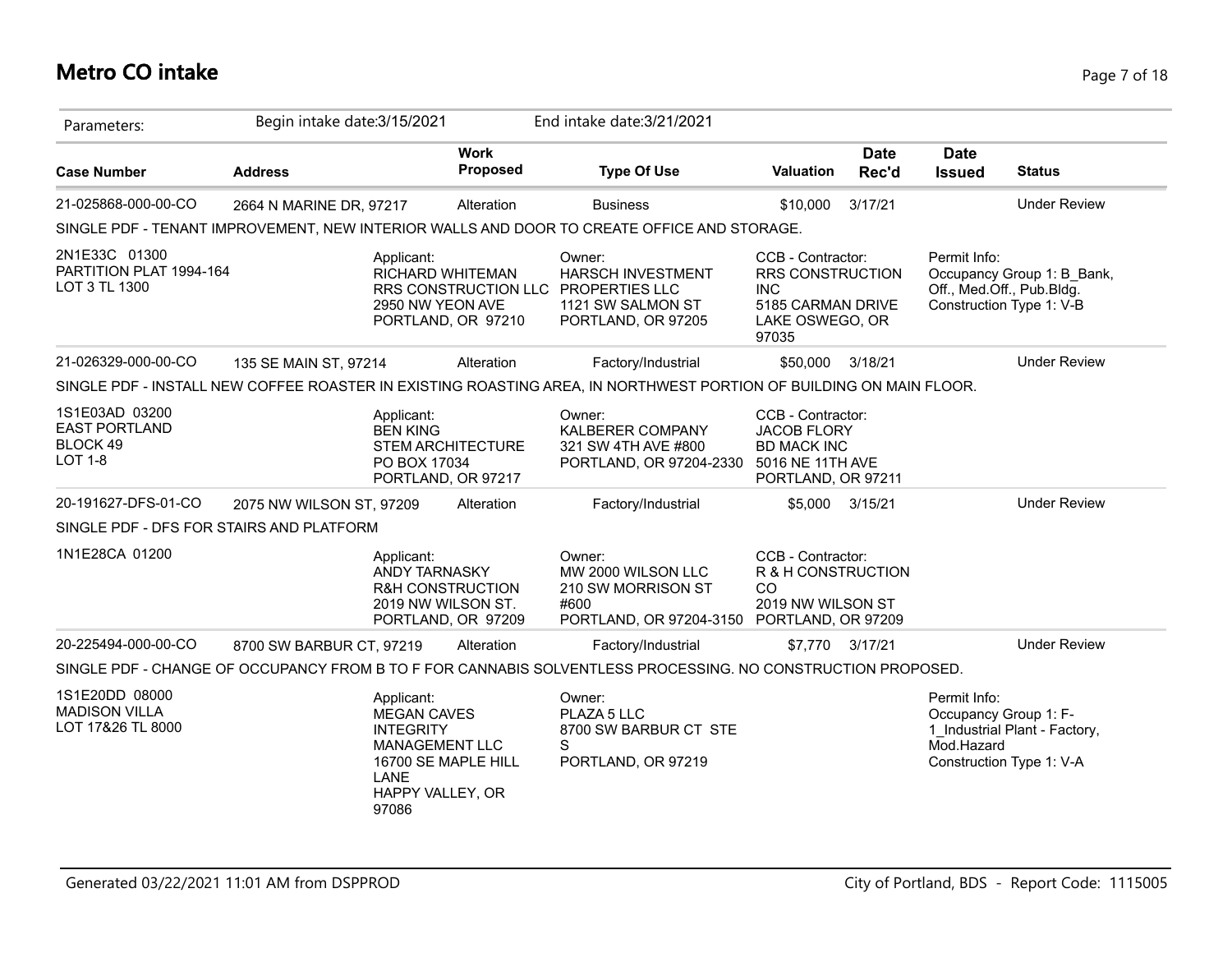### **Metro CO intake** Page 8 of 18

| Parameters:                                                                 | Begin intake date: 3/15/2021 |                                                                     |                                             | End intake date: 3/21/2021                                                                               |                                                                                                            |                      |                              |                     |
|-----------------------------------------------------------------------------|------------------------------|---------------------------------------------------------------------|---------------------------------------------|----------------------------------------------------------------------------------------------------------|------------------------------------------------------------------------------------------------------------|----------------------|------------------------------|---------------------|
| <b>Case Number</b>                                                          | <b>Address</b>               |                                                                     | <b>Work</b><br><b>Proposed</b>              | <b>Type Of Use</b>                                                                                       | <b>Valuation</b>                                                                                           | <b>Date</b><br>Rec'd | <b>Date</b><br><b>Issued</b> | <b>Status</b>       |
| 20-191627-DFS-02-CO                                                         | 2075 NW WILSON ST, 97209     |                                                                     | Alteration                                  | Factory/Industrial                                                                                       | \$1                                                                                                        | 3/17/21              |                              | <b>Under Review</b> |
| SINGLE PDF - DFS FOR TANK ANCHORAGE.                                        |                              |                                                                     |                                             |                                                                                                          |                                                                                                            |                      |                              |                     |
| 1N1E28CA 01200                                                              |                              | Applicant:<br><b>ZACHARY FREUND</b><br><b>LRS ARCHITECTS</b><br>300 | 720 NW DAVIS ST., STE<br>PORTLAND, OR 97209 | Owner:<br>MW 2000 WILSON LLC<br>210 SW MORRISON ST<br>#600<br>PORTLAND, OR 97204-3150 PORTLAND, OR 97209 | CCB - Contractor:<br>R & H CONSTRUCTION<br><sub>CO</sub><br>2019 NW WILSON ST                              |                      |                              |                     |
| 20-191627-DFS-03-CO                                                         | 2075 NW WILSON ST, 97209     |                                                                     | Alteration                                  | Factory/Industrial                                                                                       | \$1                                                                                                        | 3/17/21              |                              | <b>Under Review</b> |
| SINGLE PDF - DFS FOR ROOF TOP EQUIPMENT ANCHORAGE: CHILLER & COOLING TOWER. |                              |                                                                     |                                             |                                                                                                          |                                                                                                            |                      |                              |                     |
| 1N1E28CA 01200                                                              |                              | Applicant:<br><b>ZACHARY FREUND</b><br><b>LRS ARCHITECTS</b><br>300 | 720 NW DAVIS ST., STE<br>PORTLAND, OR 97209 | Owner:<br>MW 2000 WILSON LLC<br>210 SW MORRISON ST<br>#600<br>PORTLAND, OR 97204-3150                    | CCB - Contractor:<br>R & H CONSTRUCTION<br><sub>CO</sub><br>2019 NW WILSON ST<br>PORTLAND, OR 97209        |                      |                              |                     |
| 17-255589-DFS-01-CO                                                         | 1211 N LORING ST, 97227      |                                                                     | Alteration                                  | Factory/Industrial                                                                                       | \$2.500                                                                                                    | 3/17/21              |                              | <b>Under Review</b> |
| SINGLE PDF - DFS FOR TANK ANCHORAGE.                                        |                              |                                                                     |                                             |                                                                                                          |                                                                                                            |                      |                              |                     |
| 1N1E27CB 02000<br><b>ALBINA</b><br>BLOCK 74&75 TL 2000                      |                              | Applicant:<br><b>ZAC HORTON</b><br><b>FASTER PERMITS</b><br>420     | 2000 SW 1ST AVE SUITE<br>PORTLAND, OR 97201 | Owner:<br>LORING ST LLC<br>12850 FIELDING RD<br>LAKE OSWEGO, OR 97034                                    | CCB - Contractor:<br><b>VERIDIS</b><br><b>CONSTRUCTION INC</b><br>4213 NE ALBERTA ST<br>PORTLAND, OR 97218 |                      |                              |                     |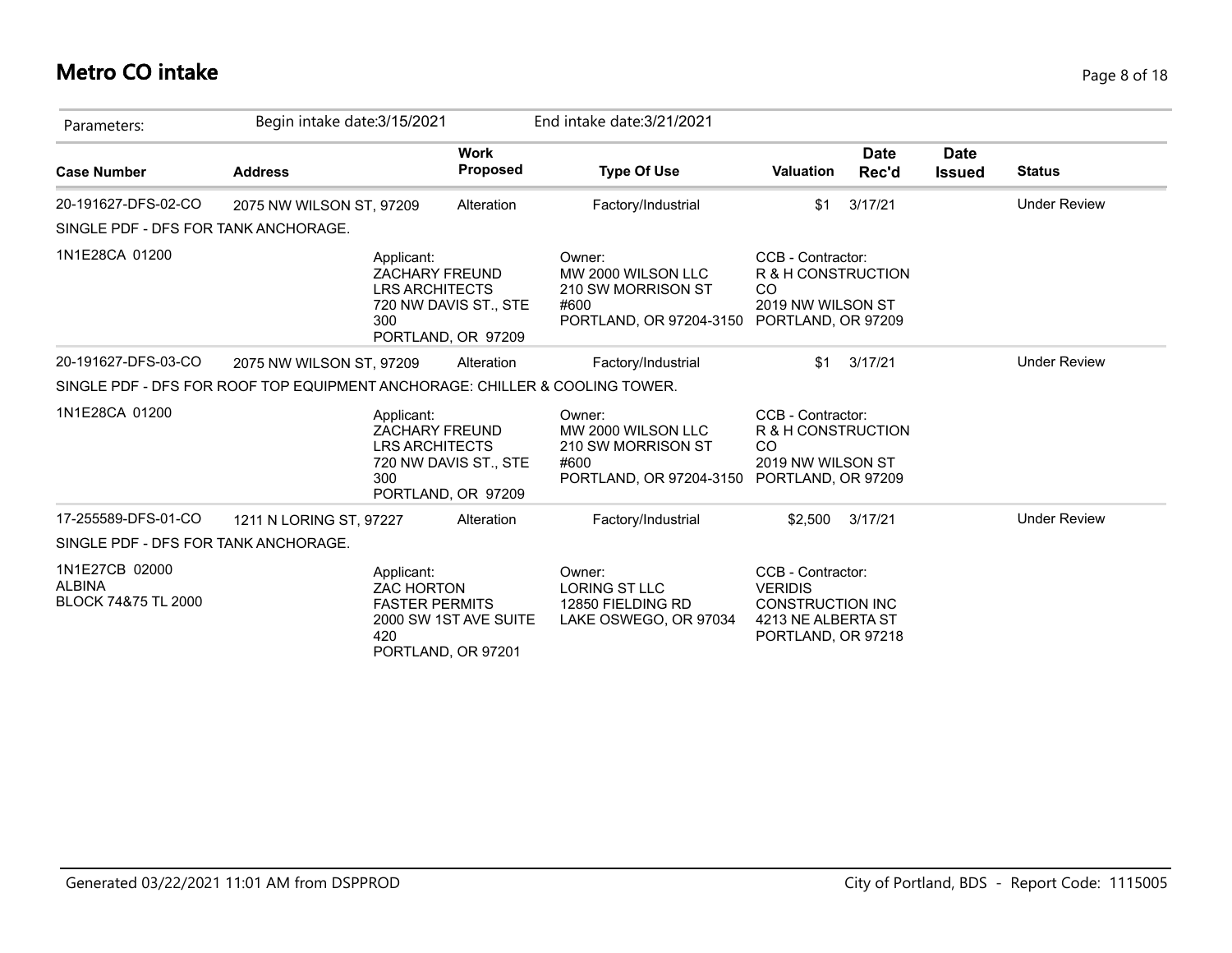# **Metro CO intake** Page 9 of 18

| Parameters:                                                             | Begin intake date: 3/15/2021                                                                                                                                                                                                             |                            | End intake date: 3/21/2021                                                                                                             |                                                                                                                        |                      |                                           |                                                                                                                    |
|-------------------------------------------------------------------------|------------------------------------------------------------------------------------------------------------------------------------------------------------------------------------------------------------------------------------------|----------------------------|----------------------------------------------------------------------------------------------------------------------------------------|------------------------------------------------------------------------------------------------------------------------|----------------------|-------------------------------------------|--------------------------------------------------------------------------------------------------------------------|
| <b>Case Number</b>                                                      | <b>Address</b>                                                                                                                                                                                                                           | <b>Work</b><br>Proposed    | <b>Type Of Use</b>                                                                                                                     | <b>Valuation</b>                                                                                                       | <b>Date</b><br>Rec'd | <b>Date</b><br><b>Issued</b>              | <b>Status</b>                                                                                                      |
| 21-024229-000-00-CO                                                     | 6024 SE MILWAUKIE AVE,<br>97202                                                                                                                                                                                                          | Alteration                 | Mercantile                                                                                                                             | \$1                                                                                                                    | 3/15/21              |                                           | <b>Under Review</b>                                                                                                |
|                                                                         | SINGLE PDF - TENANT IMPROVEMENT FOR NEW TENANT, CHANGE OF OCCUPANCY FROM B TO M, NEW RECEPTION DESK. SHELL PERMIT #19-254700 CO.                                                                                                         |                            |                                                                                                                                        |                                                                                                                        |                      |                                           |                                                                                                                    |
| 1S1E14DC 01600                                                          | Applicant:<br>CHIP DUGGAN<br>LIMINAL SHIFT, LLC<br>4023 SE 42ND AVE<br>PORTLAND OR 97206                                                                                                                                                 |                            | Owner:<br>MICHELLE JOHNSON<br>PO BOX 10655<br>PORTLAND, OR 97296<br>Owner:<br><b>JOHN FARLEY</b><br>PO BOX 10655<br>PORTLAND, OR 97296 | CCB - Contractor:<br><b>LIMINAL SHIFT LLC</b><br>7625 NW SKYLINE BLVD<br>PORTLAND, OR 97229                            |                      |                                           |                                                                                                                    |
| 21-026409-000-00-CO                                                     | 9475 N HORSESHOE AVE,<br>97217                                                                                                                                                                                                           | Alteration                 | Storage                                                                                                                                | \$291,430                                                                                                              | 3/18/21              |                                           | <b>Under Review</b>                                                                                                |
|                                                                         | SINGLE PDF - INSTALLATION OF STORAGE RACKS FOR DISTRIBUTION WAREHOUSE.                                                                                                                                                                   |                            |                                                                                                                                        |                                                                                                                        |                      |                                           |                                                                                                                    |
| LOT <sub>1</sub><br><b>LAND &amp; IMPS</b>                              | Applicant:<br>NICHOLAS BURNAM<br>365 NE QUIMBY AVE<br><b>BEND, OR 97701</b>                                                                                                                                                              | <b>ECLIPSE ENGINEERING</b> | Owner:<br><b>PROLOGIS LP</b><br>1800 WAZEE ST #500<br>DENVER, CO 80202-2526                                                            | Primary Contractor:<br><b>TO BID</b>                                                                                   |                      |                                           |                                                                                                                    |
| 21-025661-000-00-CO                                                     | 530 SE PINE ST, 97214                                                                                                                                                                                                                    | Alteration                 | Storage                                                                                                                                | \$99,600                                                                                                               | 3/17/21              |                                           | <b>Under Review</b>                                                                                                |
|                                                                         | SINGLE PDF - TI FOR NEW TENANT; NO CHANGE OF OCCUPANCY; REMOVE INTERIOR WALLS AND INSTALL NEW WALLS TO CREATE 25 STORAGE UNITS ON THE<br>1ST FLOOR; RECONFIGURE RESTROOM ON 1ST FLOOR TO MAKE ACCESSIBLE; CREATE 8 OFFICES ON 2ND FLOOR; |                            |                                                                                                                                        |                                                                                                                        |                      |                                           |                                                                                                                    |
| 1N1E35CC 09100<br><b>EAST PORTLAND</b><br>BLOCK 120<br>E 65' OF LOT 7&8 | Applicant:<br><b>RYAN PICKREL</b><br><b>FASTER PERMITS</b><br>PORTLAND OR 97201                                                                                                                                                          | 2000 SW 1ST AVE #420       | Owner:<br><b>CROWN HOLDINGS LLC</b><br>1136 NW HOYT ST #200<br>PORTLAND, OR 97209                                                      | CCB - Contractor:<br><b>CORMACK</b><br><b>CONSTRUCTION</b><br><b>COMPANY INC</b><br>PO BOX 2931<br>CLACKAMAS, OR 97015 |                      | Permit Info:<br>Warehouse<br>Type 1): V-B | Occupancy Group 1: S-<br>1_Storage - Moderate Hazard,<br>Construction Type 1: V-B<br>Construction Type 2 (formerly |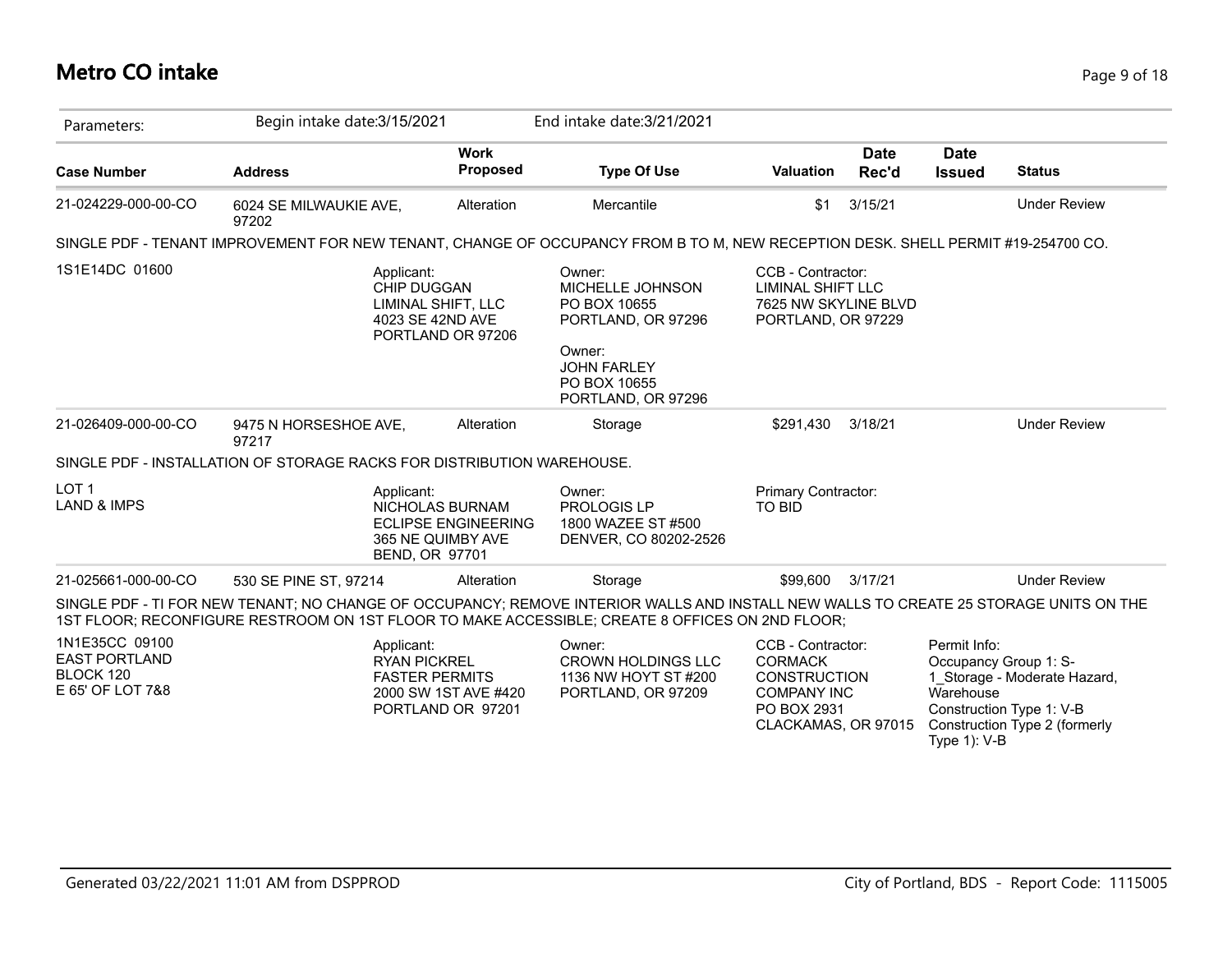#### **Metro CO intake** Page 10 of 18

| Parameters:                                                                                                                     | Begin intake date: 3/15/2021                                      |                                                                     |                                                                                             | End intake date: 3/21/2021                                                                                                                                                                                                                                                                                                                                                                                                                                                                                                                                                                                                                                                                                            |                                      |                      |                              |                     |
|---------------------------------------------------------------------------------------------------------------------------------|-------------------------------------------------------------------|---------------------------------------------------------------------|---------------------------------------------------------------------------------------------|-----------------------------------------------------------------------------------------------------------------------------------------------------------------------------------------------------------------------------------------------------------------------------------------------------------------------------------------------------------------------------------------------------------------------------------------------------------------------------------------------------------------------------------------------------------------------------------------------------------------------------------------------------------------------------------------------------------------------|--------------------------------------|----------------------|------------------------------|---------------------|
| <b>Case Number</b>                                                                                                              | <b>Address</b>                                                    |                                                                     | <b>Work</b><br><b>Proposed</b>                                                              | <b>Type Of Use</b>                                                                                                                                                                                                                                                                                                                                                                                                                                                                                                                                                                                                                                                                                                    | <b>Valuation</b>                     | <b>Date</b><br>Rec'd | <b>Date</b><br><b>Issued</b> | <b>Status</b>       |
| 21-025769-000-00-CO                                                                                                             | 9930 N BURGARD WAY,<br>97203                                      |                                                                     | Alteration                                                                                  | Storage                                                                                                                                                                                                                                                                                                                                                                                                                                                                                                                                                                                                                                                                                                               | \$65,000                             | 3/17/21              |                              | <b>Under Review</b> |
|                                                                                                                                 |                                                                   |                                                                     |                                                                                             | SINGLE PDF - STORM DAMAGE - TEMP SHORING REPAIR TO BE USED FOR THE REPLACEMENT OF A DAMAGED ROOF TRUSSES UNDER SEPARATE PERMIT.                                                                                                                                                                                                                                                                                                                                                                                                                                                                                                                                                                                       |                                      |                      |                              |                     |
| 2N1W35C 00100<br>SECTION 35 2N 1W<br>TL 100 9.53 ACRES<br>LAND & IMPS SEE R646274 (R971350332)<br>FOR MACH & EQUIP              | Applicant:<br><b>DAN WILLIAMS</b><br><b>FASTER PERMITS</b><br>420 | 2000 SW 1ST AVE SUITE<br>PORTLAND OR 97201                          | Owner:<br>SMURFIT-STONE<br><b>CONTAINER CORP</b><br>3950 SHACKLEFORD RD<br>DULUTH, GA 30096 | CCB - Contractor:<br>PRECISION INDUSTRIAL<br><b>CONTRACTORS INC</b><br>1555 DOWNRIVER DR<br>WOODLAND, WA 98674                                                                                                                                                                                                                                                                                                                                                                                                                                                                                                                                                                                                        |                                      |                      |                              |                     |
| 21-020959-000-00-CO                                                                                                             | 1855 SW BROADWAY, 97201                                           |                                                                     | Alteration                                                                                  | Utility                                                                                                                                                                                                                                                                                                                                                                                                                                                                                                                                                                                                                                                                                                               | \$20,000                             | 3/15/21              |                              | <b>Under Review</b> |
| & (1) VOLTAGE BOOSTER IN 23" EQUIPMENT RACK. INSTALL (1) HCS 2.0 JUNCTION BOX<br>1S1E04DA 06900<br><b>PORTLAND</b><br>BLOCK 199 |                                                                   | Applicant:<br><b>SUE LESLIE</b><br><b>SMARTLINK</b><br><b>COURT</b> | 13173 KING SALMON                                                                           | SINGLE PDF - PERSONAL WIRELESS SERVICE FACILITY - WIRELESS ROOFTOP - APPLICATION #3 - INSTALL (3) AEHC PANEL ANTENNAS, INSTALL (3) AHFIG RRU'S,<br>INSTALL (1) HCS 2.0 PENDANT STYLE HYBRID CABLE. GROUND SCOPE OF WORK: REMOVE 1 FCOA CABINET W/(1) ESMB, (1) AMOB, &(1) ASIA. REMOVE (1) POWER<br>CABINET W/ (1) CSR 7210 SAS-MXP, RELOCATE (1) FSMF, (1) ASIA, (2) AMIA, (3) ABIA, (1) ASIK, & ABIL FROM FCOA CABINET TO 23" EQUIPMENT RACK · INSTALL (1)<br>23" BATTERY RACK (DELTA, 600A). INSTALL (1) AMIA, (2) ASIB, (3) ABIC, (1) ASIK, (3) ABIL, (1) CSR IXRE, (6) SFC4 FIBER, SPLITTERS, (1) PDU, (1) POWER FAIL ALARM,<br>Owner:<br>OREGON STATE OF<br>(BOARD OF HIGHER<br>EDUCATION)<br><b>PO BOX 751</b> | Primary Contractor:<br><b>TO BID</b> |                      |                              |                     |
|                                                                                                                                 |                                                                   |                                                                     | OREGON CITY, OR 97045                                                                       | PORTLAND, OR 97207                                                                                                                                                                                                                                                                                                                                                                                                                                                                                                                                                                                                                                                                                                    |                                      |                      |                              |                     |
| 21-025565-000-00-CO                                                                                                             | 1431 SW PARK AVE, 97201                                           |                                                                     | Alteration                                                                                  | Utility                                                                                                                                                                                                                                                                                                                                                                                                                                                                                                                                                                                                                                                                                                               | \$15,000                             | 3/16/21              |                              | <b>Under Review</b> |
|                                                                                                                                 |                                                                   |                                                                     |                                                                                             | SINGLE PDF - PERSONAL WIRELESS SERVICE FACILITY - WIRELESS TOOFTOP - APPLICATION #3 - REMOVE: (6) PANEL ANTENNAS, (6) TMA'S, (9) RRU'S, (13) COAX<br>CABLES, (3) LARGE COVP. INSTALL: (3) FFVV-65B-R3-V1 PANEL ANTENNAS, (3) AEHC (ACTIVE ANTENNA - MASSIVE MIMO) PANEL ANTENNAS, (6) RRUS, (6) HCS 2.0<br>JUMPERS. REMOVE: (4) EQUIPMENT CABINETS. INSTALL: (1) POWER CABINET & (1) BATTERY CABINET W/ ANCILLARY EQUIPMENT, INSTALL (3) HCS 2.0 JUNCTION<br>BOX AND HCS 2.0 JUMPERS, UPGRADE POWER TO 200A AC, ADD BAR GRATING TO EXISTING I-BEAMS.                                                                                                                                                                  |                                      |                      |                              |                     |
| 1S1E04AD 03000<br><b>PORTLAND</b><br>BLOCK 225<br><b>LOT 3&amp;4</b>                                                            |                                                                   | Applicant:<br><b>BRENT SUTTEN</b><br><b>ENGINEERS</b><br><b>DR</b>  | SYNERGY ADVANTAGE<br>11868 SE MORNING HILL<br>PORTLAND, OR 97223                            | Owner:<br><b>JEANNE MANOR</b><br>APARTMENTS LLC<br>601 SW 2ND AVE #1800<br>PORTLAND, OR 97204                                                                                                                                                                                                                                                                                                                                                                                                                                                                                                                                                                                                                         | Primary Contractor:<br><b>TO BID</b> |                      |                              |                     |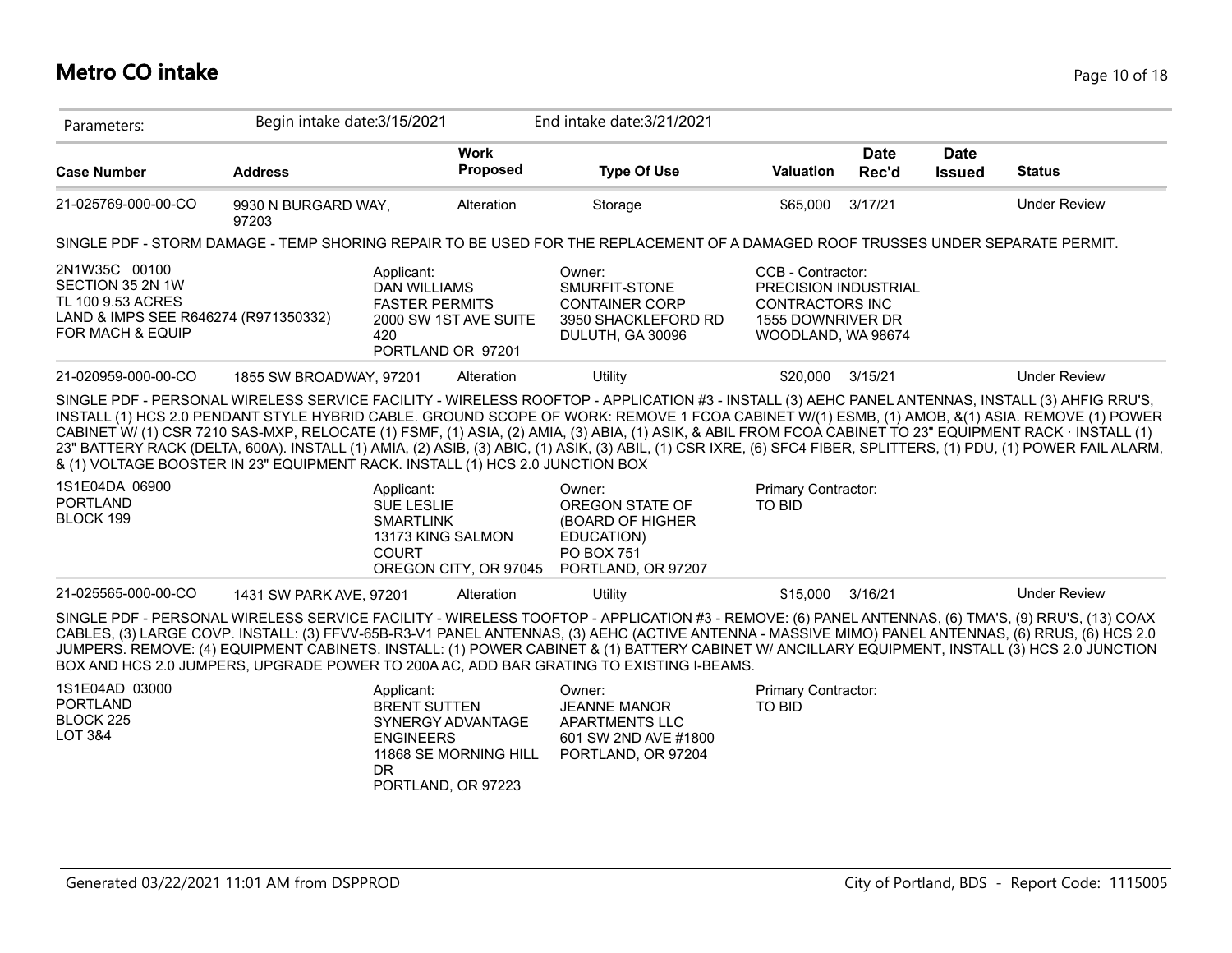#### **Metro CO intake** Page 11 of 18

| Parameters:                                                                                              | Begin intake date: 3/15/2021 |                                                                              |                                | End intake date: 3/21/2021                                                                                                                                                                                                                                                                     |                                       |                      |                                       |                     |
|----------------------------------------------------------------------------------------------------------|------------------------------|------------------------------------------------------------------------------|--------------------------------|------------------------------------------------------------------------------------------------------------------------------------------------------------------------------------------------------------------------------------------------------------------------------------------------|---------------------------------------|----------------------|---------------------------------------|---------------------|
| <b>Case Number</b>                                                                                       | <b>Address</b>               |                                                                              | <b>Work</b><br><b>Proposed</b> | <b>Type Of Use</b>                                                                                                                                                                                                                                                                             | <b>Valuation</b>                      | <b>Date</b><br>Rec'd | <b>Date</b><br><b>Issued</b>          | <b>Status</b>       |
| 21-025605-000-00-CO                                                                                      | 5700 SW DOSCH RD, 97239      |                                                                              | Alteration                     | Utility                                                                                                                                                                                                                                                                                        | \$30,000                              | 3/16/21              |                                       | <b>Under Review</b> |
|                                                                                                          |                              |                                                                              |                                | SINGLE PDF - PERSONAL WIRELESS SERVICE FACILITY - WIRELESS ROOFTOP - APPLICATION #3 - REMOVE: (2) ANTENNAS, (2) RRHS. INSTALL: (2) ANTENNAS, (3)<br>RRHS, (1) FC12, (1) DC2, (1) DC TRUNK, AND (1) FIBER CABLE. REINFORCE MOUNT PER PLANS. ADD 5G GROWTH KIT TO EXISTING CABINET.              |                                       |                      |                                       |                     |
| 1S1E17DA 00700<br>SECTION 17 1S 1E<br>TL 700 7.31 ACRES                                                  |                              | Applicant:<br><b>COURTNEE GOMEZ</b><br><b>SMARTLINK</b><br>3612 SE 168TH AVE | VANCOUVER, WA 98683            | Owner:<br>PORTLAND CHRISTIAN<br><b>CENTER</b><br>5700 SW DOSCH RD<br>PORTLAND, OR 97239-1153                                                                                                                                                                                                   | Primary Contractor:<br><b>TO BID</b>  |                      |                                       |                     |
| 21-025671-000-00-CO                                                                                      | 1620 NE SANDY BLVD, 97232    |                                                                              | Alteration                     | Utility                                                                                                                                                                                                                                                                                        | \$30,000                              | 3/16/21              |                                       | <b>Under Review</b> |
| CHANGES TO EXISTING CONCEALMENT REQUIREMENTS.                                                            |                              |                                                                              |                                | SINGLE PDF - PERSONAL WIRELESS SERVICE FACILITY - WIRELESS ROOFTOP - APPLICATION #3 - REMOVE: (3) ANTENNAS, (3) RRUS, (3) DC2, (1) 12PR FIBER<br>CABLE. INSTALL: (6) ANTENNAS, (6) RRUS, (1) 18PR FIBER CABLE, (1) DC TRUNK, (3) DC6. SWAP OUT EXISTING ANTENNA MOUNT IN ALPHA POS #1 ONLY. NO |                                       |                      |                                       |                     |
| 1N1E35DB 02300A1<br>SECTION 35 1N 1E<br>TL 2300<br>IMPS ONLY SEE R316810 (R941350290) FOR<br><b>LAND</b> |                              | Applicant:<br><b>COURTNEE GOMEZ</b><br><b>SMARTLINK</b><br>3612 SE 168TH AVE | VANCOUVER, WA 98683            | Owner:<br><b>PS OREGON INC</b><br>701 WESTERN AVE<br>GLENDALE, CA 91201-2349                                                                                                                                                                                                                   | Primary Contractor:<br><b>TO BID</b>  |                      |                                       |                     |
| 21-023111-000-00-CO                                                                                      | 10850 N DENVER AVE, 97217    |                                                                              | Alteration                     | Utility                                                                                                                                                                                                                                                                                        | \$7,500                               | 3/16/21              |                                       | <b>Under Review</b> |
|                                                                                                          |                              |                                                                              |                                | SINGLE PDF - REMOVE AND REPLACE CONCRETE FLOOR AND PUMP PAD, REPAIR ROOF AROUND LATCHING DOOR IN CEILING.                                                                                                                                                                                      |                                       |                      |                                       |                     |
| 1N1E03 00300<br>SECTION 03 1N 1E                                                                         |                              | Applicant:<br><b>JAIME RAMOS</b>                                             |                                | Owner:<br>PORTLAND CITY OF                                                                                                                                                                                                                                                                     | CCB - Contractor:<br><b>RAMOS INC</b> |                      | Permit Info:<br>Occupancy Group 1: S- |                     |

**Total # of CO Alteration permit intakes:28 Total valuation of CO Alteration permit intakes: \$1,309,106**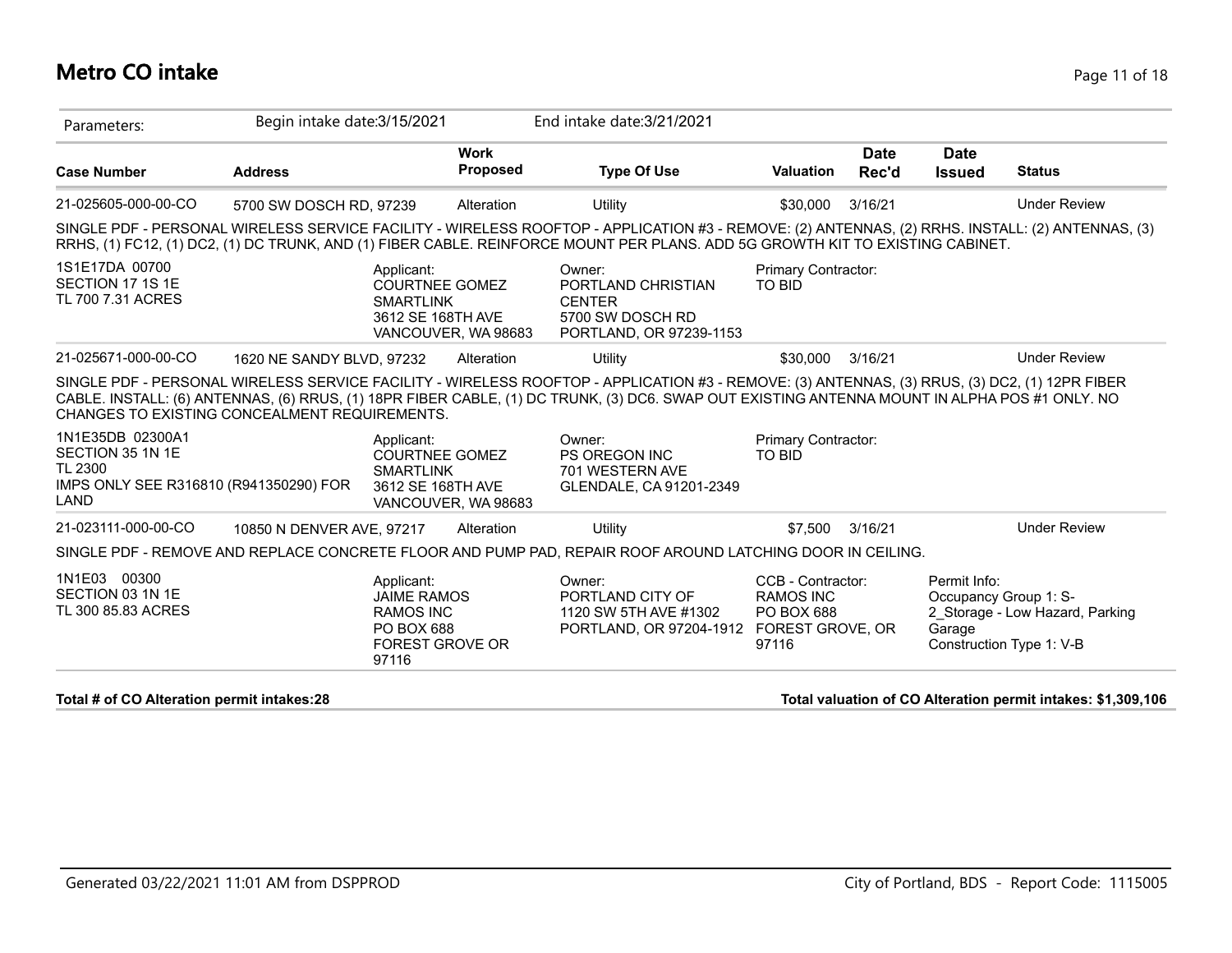### **Metro CO intake** Page 12 of 18

| Parameters:                                                                                        | Begin intake date: 3/15/2021                                                                                                                        |                                                                                            |                         |                                                                                                                                                                                                                              | End intake date: 3/21/2021                                             |                  |                                                                                  |                                                              |                                                           |
|----------------------------------------------------------------------------------------------------|-----------------------------------------------------------------------------------------------------------------------------------------------------|--------------------------------------------------------------------------------------------|-------------------------|------------------------------------------------------------------------------------------------------------------------------------------------------------------------------------------------------------------------------|------------------------------------------------------------------------|------------------|----------------------------------------------------------------------------------|--------------------------------------------------------------|-----------------------------------------------------------|
| <b>Case Number</b>                                                                                 | <b>Address</b>                                                                                                                                      |                                                                                            | <b>Work</b><br>Proposed |                                                                                                                                                                                                                              | <b>Type Of Use</b>                                                     | <b>Valuation</b> | Date<br>Rec'd                                                                    | <b>Date</b><br><b>Issued</b>                                 | <b>Status</b>                                             |
| 21-023965-000-00-CO                                                                                | 2706 SE POWELL BLVD,<br>97202                                                                                                                       |                                                                                            | Demolition              |                                                                                                                                                                                                                              | <b>Business</b>                                                        | \$30,000         | 3/16/21                                                                          |                                                              | <b>Under Review</b>                                       |
| Demo 1-story, slab on grade commercial building and associated site elements                       |                                                                                                                                                     |                                                                                            |                         |                                                                                                                                                                                                                              |                                                                        |                  |                                                                                  |                                                              |                                                           |
| 1S1E12CB 13000<br>SECTION 12 1S 1E<br>TL 13000 0.12 ACRES                                          |                                                                                                                                                     | Applicant:<br>Ben Carr<br>All Hands Architecture<br>3860 N Melrose Dr<br>PORTLAND OR 97227 |                         | Owner:                                                                                                                                                                                                                       | <b>CATHOLIC CHARITIES</b><br>2740 SE POWELL BLVD<br>PORTLAND, OR 97202 |                  |                                                                                  |                                                              |                                                           |
| 21-025282-000-00-CO                                                                                | 12986 NE WHITAKER WAY,<br>97230                                                                                                                     |                                                                                            | Demolition              |                                                                                                                                                                                                                              | Utility                                                                | \$24,815         | 3/16/21                                                                          |                                                              | <b>Under Review</b>                                       |
| SINGLE PDF - DEMOLISH FUEL CANOPY AND ASSOCIATED OIL/WATER SEPERATOR AND FLOW THROUGH PLANTER BOX. |                                                                                                                                                     |                                                                                            |                         |                                                                                                                                                                                                                              |                                                                        |                  |                                                                                  |                                                              |                                                           |
| 1N2E23BD 00800<br>SPACE INDUSTRIAL PK<br><b>BLOCK1</b><br>LOT <sub>2</sub>                         | Applicant:<br><b>KELLY KELLOGG</b><br><b>ANDERSON</b><br><b>ENVIRONMENTAL</b><br>CONTRACTING<br>705 COLORADO ST<br><b>KELSO, WA 98626</b>           |                                                                                            |                         | CCB - Contractor:<br>Owner:<br><b>SCHNEIDER RESOURCES</b><br>ANDERSON<br><b>INC</b><br><b>ENVIRONMENTAL</b><br>P O BOX 2545<br><b>CONTRACTING LLC</b><br>705 COLORADO ST<br>GREEN BAY, WI 54306-2545<br>KELSO, WA 98626-2213 |                                                                        |                  | Permit Info:<br>Garage\Utility Misc.                                             | Occupancy Group 1: U_Private                                 |                                                           |
| Total # of CO Demolition permit intakes:2                                                          |                                                                                                                                                     |                                                                                            |                         |                                                                                                                                                                                                                              |                                                                        |                  |                                                                                  |                                                              | Total valuation of CO Demolition permit intakes: \$54,815 |
| 21-017193-000-00-CO                                                                                | 6950 N MARYLAND AVE,<br>97217                                                                                                                       |                                                                                            | <b>New Construction</b> |                                                                                                                                                                                                                              | Apartments/Condos<br>(3 or more units)                                 | \$7,950,445      | 3/19/21                                                                          |                                                              | <b>Under Review</b>                                       |
| PDOX PS - NEW 4 STORY 109 UNIT APARTMENT BUILDING w/ ASSOCIATED SITE WORK w/21-024564-MT           |                                                                                                                                                     |                                                                                            |                         |                                                                                                                                                                                                                              |                                                                        |                  |                                                                                  |                                                              |                                                           |
| 1N1E15BC 05100<br><b>GOOD MORNING ADD</b><br><b>BLOCK 11</b><br><b>LOT 8&amp;9</b>                 | Applicant:<br><b>JAMES MCGUIRL</b><br><b>MCGUIRL DESIGNS &amp;</b><br><b>ARCHITECTURE</b><br>811 E BURNSIDE #211<br>PORTLAND OR 97214<br><b>USA</b> |                                                                                            | Owner:                  | SNOWBELL LLC<br>815 SE 23RD AVE<br>PORTLAND, OR 97214                                                                                                                                                                        | Primary Contractor:<br><b>TO BID</b>                                   |                  | Permit Info:<br>Occupancy Group 1: R-<br>Construction Type 1: V-A<br>Only: 67721 | 2 Residential Multi-family<br>Total Square Footage - Display |                                                           |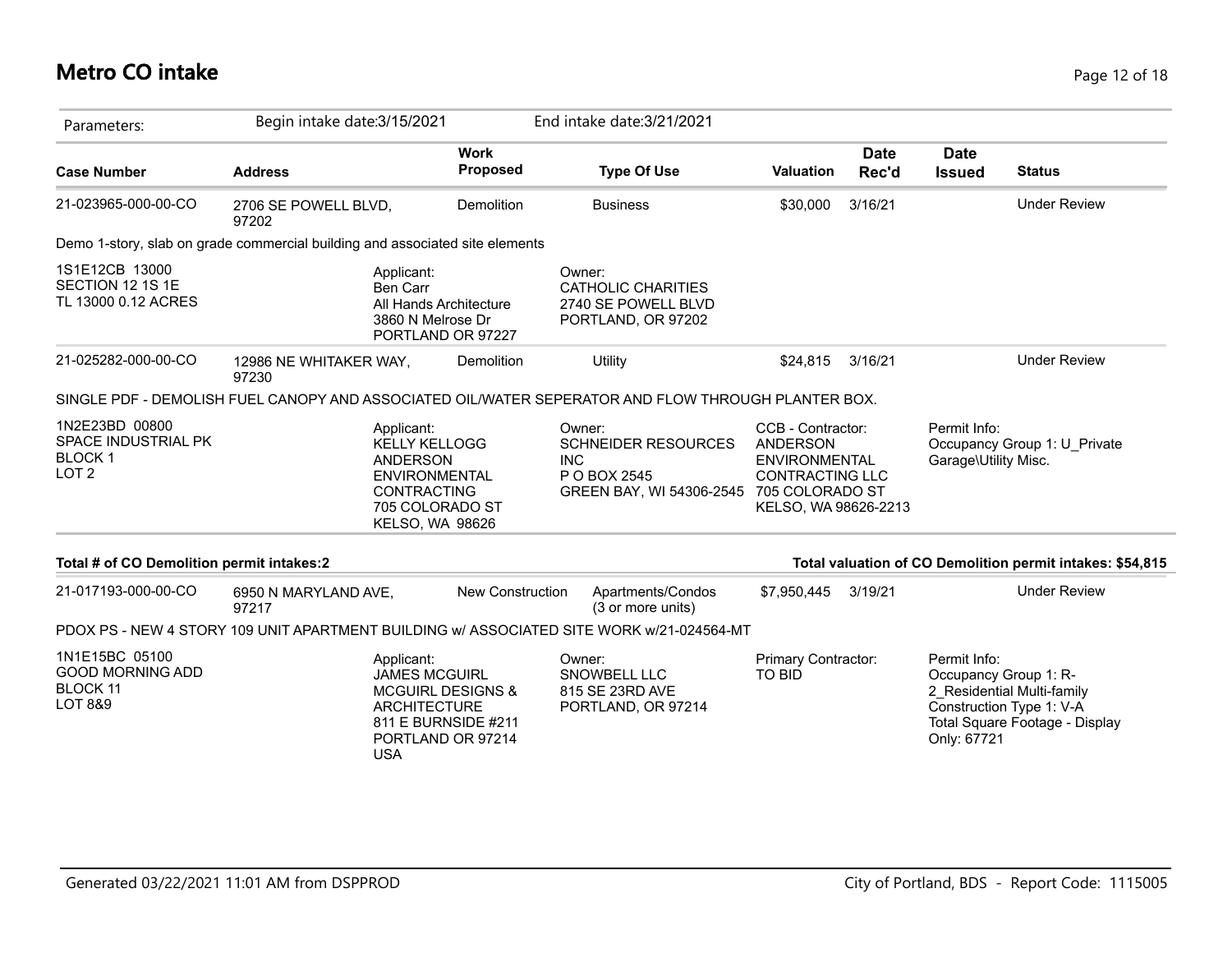#### **Metro CO intake** Page 13 of 18

| Parameters:                                                                                                                                                                         | Begin intake date: 3/15/2021 |                                                                                                                          |             | End intake date: 3/21/2021                                                                                     |                                                                                                                                                |                      |                                                                      |                                                                                                                           |
|-------------------------------------------------------------------------------------------------------------------------------------------------------------------------------------|------------------------------|--------------------------------------------------------------------------------------------------------------------------|-------------|----------------------------------------------------------------------------------------------------------------|------------------------------------------------------------------------------------------------------------------------------------------------|----------------------|----------------------------------------------------------------------|---------------------------------------------------------------------------------------------------------------------------|
| <b>Case Number</b>                                                                                                                                                                  | <b>Address</b>               | <b>Work</b><br><b>Proposed</b>                                                                                           |             | <b>Type Of Use</b>                                                                                             | <b>Valuation</b>                                                                                                                               | <b>Date</b><br>Rec'd | <b>Date</b><br><b>Issued</b>                                         | <b>Status</b>                                                                                                             |
| 21-016987-000-00-CO                                                                                                                                                                 | 701 E BURNSIDE ST, 97214     | New Construction                                                                                                         |             | Apartments/Condos<br>(3 or more units)                                                                         | \$4,000,000                                                                                                                                    | 3/19/21              |                                                                      | <b>Under Review</b>                                                                                                       |
|                                                                                                                                                                                     |                              |                                                                                                                          |             | PDOX PS - CONSTRUCT NEW 4 STORY 37 UNIT APARTMENT BUILDING WITH ASSOCIATED SITE WORK ***MECHANICAL SEPARATE*** |                                                                                                                                                |                      |                                                                      |                                                                                                                           |
| 1N1E35CB 07300<br><b>EAST PORTLAND</b><br>BLOCK 156<br>LOT 1-3<br>LOT 4 EXC PT IN ST, LAND & IMPS SEE<br>R150297 (R226510461) FOR BILLBOARD &<br>R696046 (R226510462) FOR BILLBOARD |                              | Applicant:<br><b>ELI ELDER</b><br><b>CONVERGENCE</b><br><b>ARCHITECTURE</b><br>7302 N RICHMOND AVE<br>PORTLAND, OR 97203 |             | Owner:<br><b>GREAT SCOTT TRIO LLC</b><br>2500 NE SANDY BLVD #C<br>PORTLAND, OR 97232                           | Primary Contractor:<br><b>TO BID</b>                                                                                                           |                      | Permit Info:<br>Occupancy Group 1: R-<br>Type 1): V-A<br>Only: 24853 | 2 Residential Multi-family<br>Construction Type 1: V-A<br>Construction Type 2 (formerly<br>Total Square Footage - Display |
| 20-145382-DFS-02-CO                                                                                                                                                                 | 11560 SE DIVISION ST, 97266  | <b>New Construction</b>                                                                                                  |             | Apartments/Condos<br>(3 or more units)                                                                         | \$44,602                                                                                                                                       | 3/19/21              | 3/19/21                                                              | Issued                                                                                                                    |
| LARGE DIVISION - DFS-02 - Continuous rod system                                                                                                                                     |                              |                                                                                                                          |             |                                                                                                                |                                                                                                                                                |                      |                                                                      |                                                                                                                           |
| 1S2E10AB 00300                                                                                                                                                                      |                              | Applicant:<br><b>ANDY MORRIS</b><br><b>WALSH CONSTRUCTION</b><br>2905 SW 1ST AVE<br>PORTLAND, OR 97201                   | LP.<br>#900 | Owner:<br>115TH STREET HOUSING<br>18201 VON KARMAN AVE<br>IRVINE, CA 92612-1097                                | CCB - Contractor:<br>TOM MITCHELL<br><b>WALSH</b><br><b>CONSTRUCTION CO</b><br><b>OREGON</b><br>2905 SW 1ST AVE<br>PORTLAND, OR 97201-<br>4705 |                      | Permit Info:<br>Occupancy Group 1: R-<br>Type 1): V-A                | 2 Residential Multi-family<br>Construction Type 1: V-A<br>Construction Type 2 (formerly                                   |
| 19-190314-DFS-02-CO                                                                                                                                                                 | 1350 N WATTS ST, 97217       | <b>New Construction</b>                                                                                                  |             | Apartments/Condos<br>(3 or more units)                                                                         | \$15,000                                                                                                                                       | 3/18/21              |                                                                      | <b>Under Review</b>                                                                                                       |
| SINGLE PDF - DFS FOR METAL STAIRS.                                                                                                                                                  |                              |                                                                                                                          |             |                                                                                                                |                                                                                                                                                |                      |                                                                      |                                                                                                                           |
| 1N1E10CB 12000                                                                                                                                                                      |                              | Applicant:<br>NATHAN ARNOLD<br><b>FASTER PERMITS</b><br>2000 SW 1ST AVE, SUITE<br>420<br>PORTLAND OR 97201               |             | Owner:<br>1336 N WATTS<br><b>APARTMENTS LLC</b><br>931 SW KING AVE<br>PORTLAND, OR 97205-1319                  | CCB - Contractor:<br><b>TIETON HOMES LLC</b><br>13023 NE HWY 99 PMB<br>274<br>VANCOUVER, WA 98686                                              |                      | Permit Info:<br>Occupancy Group 1: R-                                | 2 Residential Multi-family<br>Construction Type 1: V-B                                                                    |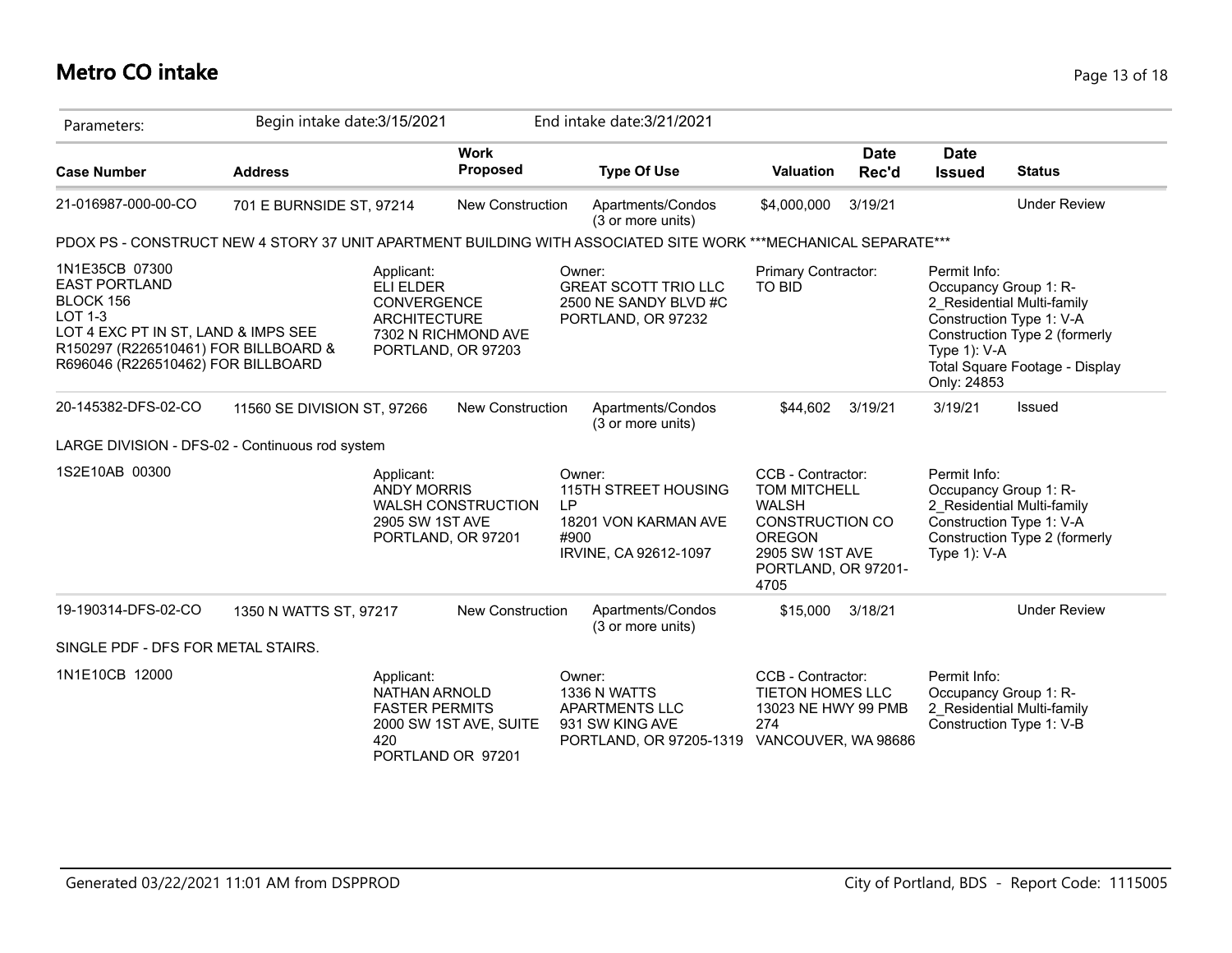### **Metro CO intake** Page 14 of 18

| Parameters:                                                                | Begin intake date: 3/15/2021                       |                                                                                                                                          |            | End intake date: 3/21/2021                                                                                    |                                                                                                                                                               |                      |                                                          |                                                                                         |
|----------------------------------------------------------------------------|----------------------------------------------------|------------------------------------------------------------------------------------------------------------------------------------------|------------|---------------------------------------------------------------------------------------------------------------|---------------------------------------------------------------------------------------------------------------------------------------------------------------|----------------------|----------------------------------------------------------|-----------------------------------------------------------------------------------------|
| <b>Case Number</b>                                                         | <b>Address</b>                                     | <b>Work</b><br>Proposed                                                                                                                  |            | <b>Type Of Use</b>                                                                                            | <b>Valuation</b>                                                                                                                                              | <b>Date</b><br>Rec'd | <b>Date</b><br><b>Issued</b>                             | <b>Status</b>                                                                           |
| 19-106186-DFS-15-CO                                                        | 1510 SW ALDER ST, 97205                            | <b>New Construction</b>                                                                                                                  |            | Apartments/Condos<br>(3 or more units)                                                                        | \$30,000                                                                                                                                                      | 3/17/21              |                                                          | <b>Under Review</b>                                                                     |
| ART TOWER - DFS-15 - Interior Guard Rails                                  |                                                    |                                                                                                                                          |            |                                                                                                               |                                                                                                                                                               |                      |                                                          |                                                                                         |
| 1N1E33DC 01700                                                             | 420                                                | Applicant:<br>MIKE COYLE<br><b>FASTER PERMITS</b><br>2000 SW 1ST AVE SUITE<br>PORTLAND, OR 97201                                         | <b>LLC</b> | Owner:<br>REEP-WP ART TOWER JV<br>220 NW 8TH AVE<br>PORTLAND, OR 97209-3503                                   | CCB - Contractor:<br>MICHAEL CARRIGG<br><b>ANDERSEN</b><br><b>CONSTRUCTION</b><br><b>COMPANY OF OREGON</b><br><b>LLC</b><br>PO BOX 6712<br>PORTLAND, OR 97228 |                      |                                                          |                                                                                         |
| 19-225419-REV-02-CO                                                        | 1545 NE 41ST AVE, 97232                            | <b>New Construction</b>                                                                                                                  |            | Apartments/Condos<br>(3 or more units)                                                                        | \$0                                                                                                                                                           | 3/17/21              |                                                          | <b>Under Review</b>                                                                     |
|                                                                            | SINGLE PDF - REVISION TO CHANGE TRUSS MANUFACTURER |                                                                                                                                          |            |                                                                                                               |                                                                                                                                                               |                      |                                                          |                                                                                         |
| 1N1E25DD 11200                                                             | 420                                                | Applicant:<br><b>BRADLEE HERSEY</b><br><b>FASTER PERMITS</b><br>2000 SW 1ST AVE SUITE<br>PORTLAND OR 97201                               |            | Owner:<br>41CENTRAL LLC<br>4900 SW GRIFFITH DR #124 CONSTRUCTION LLC<br>BEAVERTON, OR 97005                   | CCB - Contractor:<br><b>SINCLAIR</b><br>470 2ND STREET SUITE<br>A<br>LAKE OSWEGO, OR<br>97034                                                                 |                      | Permit Info:<br>Occupancy Group 1: R-<br>Type $1$ ): V-B | 2 Residential Multi-family<br>Construction Type 1: V-B<br>Construction Type 2 (formerly |
| 18-202848-REV-03-CO                                                        | 2531 SE 13TH AVE, 97202                            | <b>New Construction</b>                                                                                                                  |            | Apartments/Condos<br>(3 or more units)                                                                        | \$0                                                                                                                                                           | 3/17/21              |                                                          | <b>Under Review</b>                                                                     |
|                                                                            |                                                    |                                                                                                                                          |            | SINGLE PDF REVISION TO CONFIRM INSTALLATION OF STANDING SEAM ROOF AS OUTLINED IN 20-196785-CO (SOLAR PERMIT). |                                                                                                                                                               |                      |                                                          |                                                                                         |
| 1S1E11BA 01900<br><b>TIBBETTS ADD</b><br><b>BLOCK1</b><br>LOT <sub>7</sub> |                                                    | Applicant:<br><b>SETH MORAN</b><br><b>MFA - MICHAEL FLOWERS</b><br><b>ARCHITECT</b><br>107 SE WASHINGTON ST<br>#227<br>PORTLAND OR 97214 |            | Owner:<br><b>TOYS HOUSE LLC</b><br>116 NE 6TH AVE STE 400<br>PORTLAND, OR 97232                               | Primary Contractor:<br><b>TO BID</b>                                                                                                                          |                      |                                                          |                                                                                         |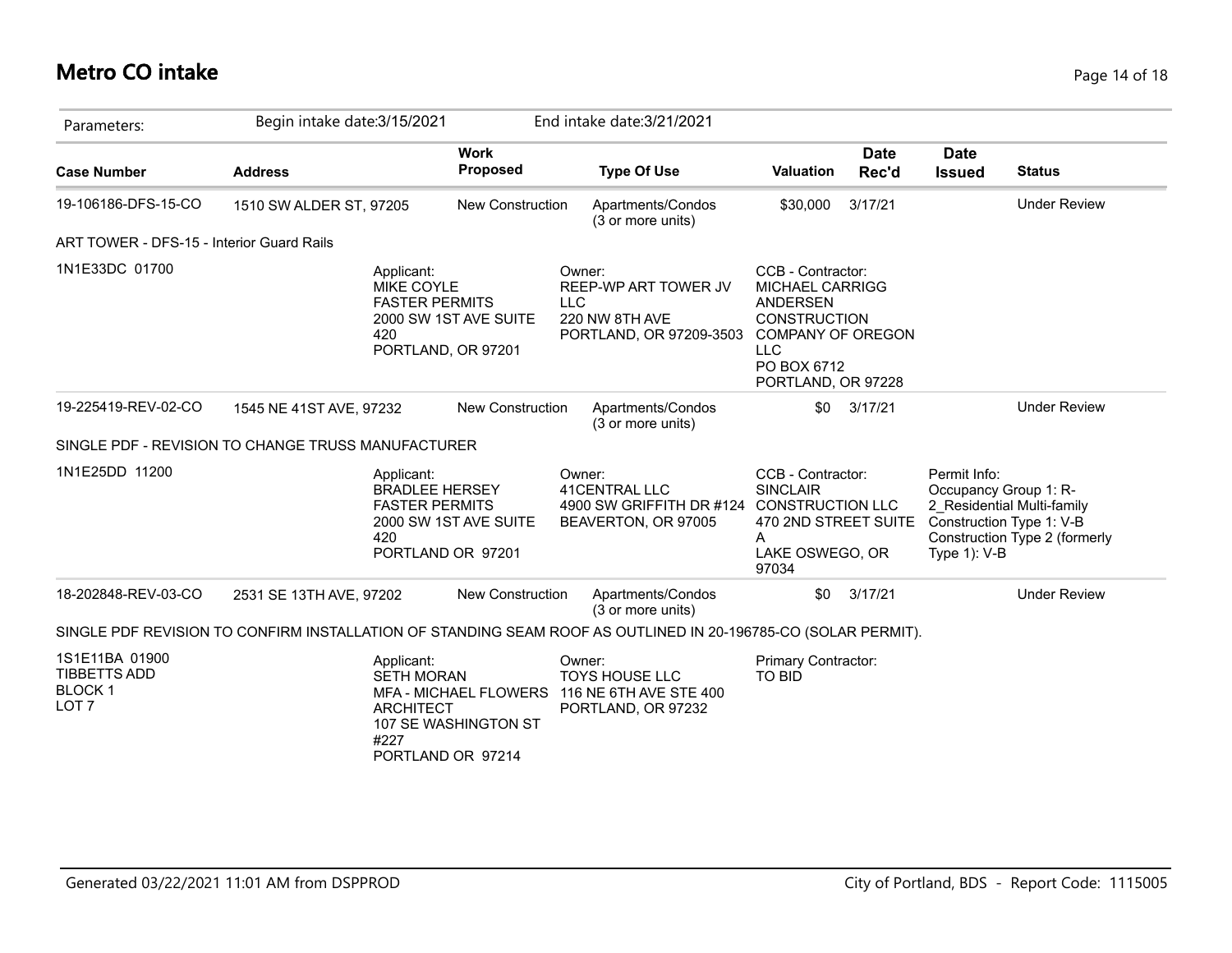### **Metro CO intake** Page 15 of 18

| Parameters:         | Begin intake date: 3/15/2021                                                                                                             |                                            | End intake date: 3/21/2021                                                                                       |                                                                                                                                                               |                      |                                   |                                                                                                                                                        |
|---------------------|------------------------------------------------------------------------------------------------------------------------------------------|--------------------------------------------|------------------------------------------------------------------------------------------------------------------|---------------------------------------------------------------------------------------------------------------------------------------------------------------|----------------------|-----------------------------------|--------------------------------------------------------------------------------------------------------------------------------------------------------|
| <b>Case Number</b>  | <b>Address</b>                                                                                                                           | <b>Work</b><br>Proposed                    | <b>Type Of Use</b>                                                                                               | <b>Valuation</b>                                                                                                                                              | <b>Date</b><br>Rec'd | <b>Date</b><br><b>Issued</b>      | <b>Status</b>                                                                                                                                          |
| 18-209390-REV-01-CO | 3883 SW MOODY AVE, 97201                                                                                                                 | New Construction                           | Apartments/Condos<br>(3 or more units)                                                                           | \$0                                                                                                                                                           | 3/17/21              | 3/17/21                           | Issued                                                                                                                                                 |
|                     | REV 01 - Revision so that information in main permit and DFS 02 match.                                                                   |                                            |                                                                                                                  |                                                                                                                                                               |                      |                                   |                                                                                                                                                        |
| 1S1E10CA 00400      | Applicant:<br>Lori Obeyesekere<br>HLR, Inc.<br>14881 Quorum Drive<br>Dallas, TX 75254                                                    |                                            | Owner:<br><b>ALAMO MANHATTAN</b><br><b>BLOCK 40 OWNER LLC</b><br>3012 FAIRMOUNT ST #100<br>DALLAS, TX 75201-1210 | CCB - Contractor:<br><b>MICHAEL CARRIGG</b><br><b>ANDERSEN</b><br><b>CONSTRUCTION</b><br>COMPANY OF OREGON<br><b>LLC</b><br>PO BOX 6712<br>PORTLAND, OR 97228 |                      |                                   |                                                                                                                                                        |
| 18-244022-DFS-04-CO | 1315 NW JOHNSON ST, 97209                                                                                                                | New Construction                           | Apartments/Condos<br>(3 or more units)                                                                           | \$30,000                                                                                                                                                      | 3/15/21              |                                   | <b>Under Review</b>                                                                                                                                    |
|                     | SINGLE PDF - DFS FOR PRE-ENGINEERED WOOD TRUSSES.                                                                                        |                                            |                                                                                                                  |                                                                                                                                                               |                      |                                   |                                                                                                                                                        |
| 1N1E33AD 01500      | Applicant:<br><b>MIKE COYLE</b><br><b>FASTER PERMITS</b><br>420                                                                          | 2000 SW 1ST AVE, STE<br>PORTLAND, OR 97201 | Owner:<br>JOHNSON 13 LLC<br>1325 NW JOHNSON ST<br>PORTLAND, OR 97209                                             | CCB - Contractor:<br><b>SEABOLD</b><br>CONSTRUCTION CO INC<br>9965 SW ARCTIC DR<br>BEAVERTON, OR 97005-<br>4194                                               |                      |                                   |                                                                                                                                                        |
| 20-201358-000-00-CO | 8051 N RICHMOND AVE,<br>97203                                                                                                            | New Construction                           | Assembly                                                                                                         | \$420,000                                                                                                                                                     | 3/19/21              | 3/19/21                           | Issued                                                                                                                                                 |
| <b>THAN 120 SF)</b> | SINGLE PDF - FOUNDATIONS FOR MODULAR COMMUNITY BUILDING. SITE WORK, UTILITIES, AND GRADING FOR 19 SLEEPING PODS AND 1 STORAGE SHED (LESS |                                            |                                                                                                                  |                                                                                                                                                               |                      |                                   |                                                                                                                                                        |
| 1N1W12AB 10900      | Applicant:<br><b>JOSEPH PURKEY</b><br>CONVERGENCE<br><b>ARCHITECTURE</b>                                                                 | 7302 N RICHMOND AVE<br>PORTLAND OR 97203   | Owner:<br><b>ST JOHNS CHRISTIAN</b><br><b>CHURCH</b><br>8044 N RICHMOND AVE<br>PORTLAND, OR 97203-3148           | CCB - Contractor:<br><b>KENDALL MILLER</b><br><b>INTERLAKEN INC</b><br>PO BOX 20 10<br>FAIRVIEW, OR 97024                                                     |                      | Permit Info:<br>Type $1$ ): $V-B$ | Occupancy Group 1: B_Bank,<br>Off., Med.Off., Pub.Bldg.<br>Construction Type 1: V-B<br>Construction Type 2 (formerly<br>Total Square Footage - Display |

Only: 2034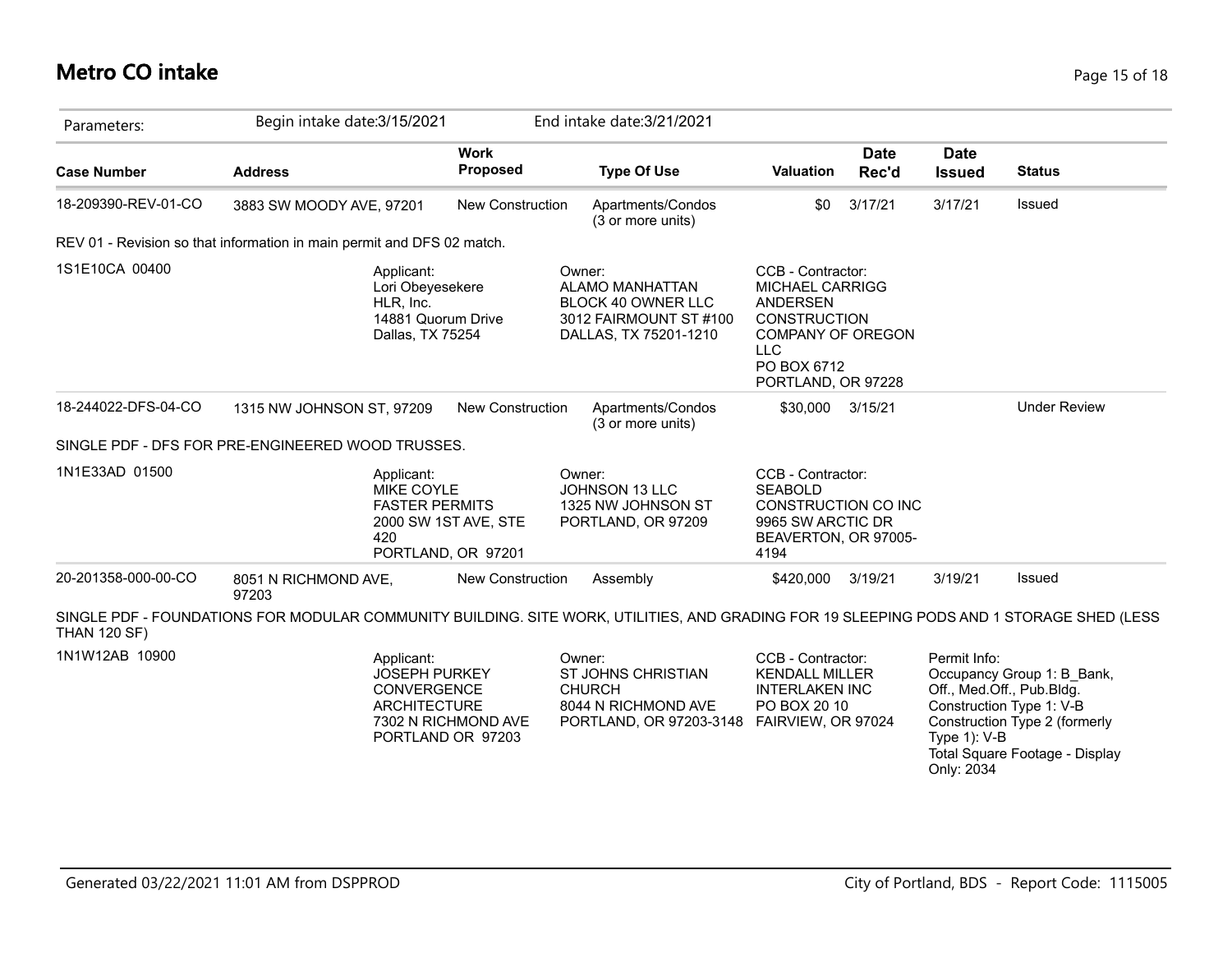# **Metro CO intake** Page 16 of 18

| Parameters:                                 | Begin intake date: 3/15/2021  |                                                                                                                                     |                                | End intake date: 3/21/2021                                                                            |                                                                                                                      |               |                                                                                                     |                                                                                     |
|---------------------------------------------|-------------------------------|-------------------------------------------------------------------------------------------------------------------------------------|--------------------------------|-------------------------------------------------------------------------------------------------------|----------------------------------------------------------------------------------------------------------------------|---------------|-----------------------------------------------------------------------------------------------------|-------------------------------------------------------------------------------------|
| <b>Case Number</b>                          | <b>Address</b>                |                                                                                                                                     | <b>Work</b><br><b>Proposed</b> | <b>Type Of Use</b>                                                                                    | Valuation                                                                                                            | Date<br>Rec'd | <b>Date</b><br><b>Issued</b>                                                                        | <b>Status</b>                                                                       |
| 18-254687-DFS-42-CO                         | 9800 SE POWELL BLVD,<br>97266 |                                                                                                                                     | <b>New Construction</b>        | <b>Business</b>                                                                                       | \$40,000                                                                                                             | 3/19/21       | 3/19/21                                                                                             | Issued                                                                              |
| DFS 42 - Decorative Metal Handrail          |                               |                                                                                                                                     |                                |                                                                                                       |                                                                                                                      |               |                                                                                                     |                                                                                     |
| 1S2E09<br>00100                             |                               | Applicant:<br><b>GRIFFIN CHARD</b><br>J.E. Dunn Construction<br>Company<br>424 NW 14TH AVE<br><b>PORTLAND</b><br>Portland, OR 97209 |                                | Owner:<br><b>TRI-COUNTY METRO</b><br>TRANS DIST OF OREGON<br>PO BOX 162734<br>AUSTIN, TX 78716        | CCB - Contractor:<br><b>JE DUNN</b><br><b>CONSTRUCTION</b><br><b>COMPANY</b><br>1001 LOCUST                          |               | Permit Info:<br>Occupancy Group 1: S-<br>Warehouse<br>Construction Type 1: II-B<br>Type 1): II-B    | 1_Storage - Moderate Hazard,<br>KANSAS CITY, MO 64106 Construction Type 2 (formerly |
| 18-254687-DFS-32-CO                         | 9800 SE POWELL BLVD,<br>97266 |                                                                                                                                     | <b>New Construction</b>        | <b>Business</b>                                                                                       | \$80,000                                                                                                             | 3/19/21       | 3/19/21                                                                                             | Under Inspection                                                                    |
| DFS 32 - Tank Vent Supports / Seismic       |                               |                                                                                                                                     |                                |                                                                                                       |                                                                                                                      |               |                                                                                                     |                                                                                     |
| 1S2E09<br>00100                             |                               | Applicant:<br><b>GRIFFIN CHARD</b><br>J.E. Dunn Construction<br>Company<br>424 NW 14TH AVE<br><b>PORTLAND</b><br>Portland, OR 97209 |                                | Owner:<br><b>TRI-COUNTY METRO</b><br><b>TRANS DIST OF OREGON</b><br>PO BOX 162734<br>AUSTIN, TX 78716 | CCB - Contractor:<br><b>JE DUNN</b><br><b>CONSTRUCTION</b><br><b>COMPANY</b><br>1001 LOCUST                          |               | Permit Info:<br>Occupancy Group 1: S-<br>Warehouse<br>Construction Type 1: II-B<br>Type $1$ ): II-B | 1_Storage - Moderate Hazard,<br>KANSAS CITY, MO 64106 Construction Type 2 (formerly |
| 18-254687-DFS-07-CO                         | 9800 SE POWELL BLVD,<br>97266 |                                                                                                                                     | New Construction               | <b>Business</b>                                                                                       | \$32,000                                                                                                             | 3/17/21       | 3/17/21                                                                                             | Issued                                                                              |
| DFS 07- EQ 1688 Seismic Calcs and Anchorage |                               |                                                                                                                                     |                                |                                                                                                       |                                                                                                                      |               |                                                                                                     |                                                                                     |
| 1S2E09<br>00100                             |                               | Applicant:<br><b>GRIFFIN CHARD</b><br>J.E. Dunn Construction<br>Company<br>424 NW 14TH AVE<br><b>PORTLAND</b><br>Portland, OR 97209 |                                | Owner:<br><b>TRI-COUNTY METRO</b><br><b>TRANS DIST OF OREGON</b><br>PO BOX 162734<br>AUSTIN, TX 78716 | CCB - Contractor:<br><b>JE DUNN</b><br><b>CONSTRUCTION</b><br><b>COMPANY</b><br>1001 LOCUST<br>KANSAS CITY, MO 64106 |               | Permit Info:<br>Occupancy Group 1: S-<br>Warehouse<br>Construction Type 1: II-B<br>Type 1): II-B    | 1_Storage - Moderate Hazard,<br>Construction Type 2 (formerly                       |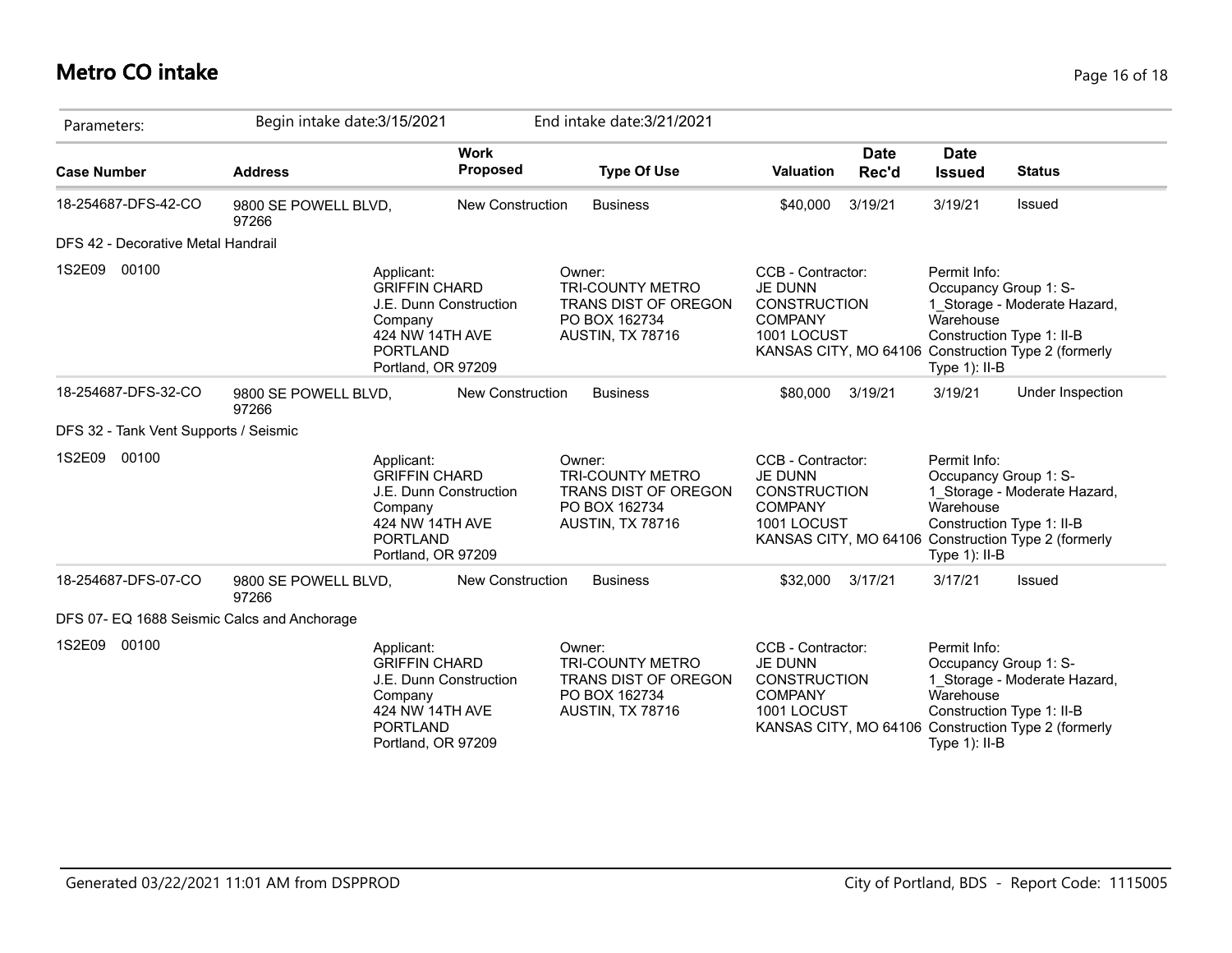#### **Metro CO intake** Page 17 of 18

| Parameters:                                                                                                                                  | Begin intake date: 3/15/2021                                                                                                                                                                                                                                       |                                                                                 | End intake date: 3/21/2021                                                  |                                                                                                                                                      |                      |                                                                         |                                                             |
|----------------------------------------------------------------------------------------------------------------------------------------------|--------------------------------------------------------------------------------------------------------------------------------------------------------------------------------------------------------------------------------------------------------------------|---------------------------------------------------------------------------------|-----------------------------------------------------------------------------|------------------------------------------------------------------------------------------------------------------------------------------------------|----------------------|-------------------------------------------------------------------------|-------------------------------------------------------------|
| <b>Case Number</b>                                                                                                                           | <b>Address</b>                                                                                                                                                                                                                                                     | <b>Work</b><br>Proposed                                                         | <b>Type Of Use</b>                                                          | <b>Valuation</b>                                                                                                                                     | <b>Date</b><br>Rec'd | <b>Date</b><br><b>Issued</b>                                            | <b>Status</b>                                               |
| 19-218657-REV-04-CO                                                                                                                          | 1750 SW SALMON ST, 97205                                                                                                                                                                                                                                           | <b>New Construction</b>                                                         | Educational                                                                 | \$0                                                                                                                                                  | 3/16/21              | 3/16/21                                                                 | Issued                                                      |
|                                                                                                                                              | LINCOLN H.S. - REV 04 - Revise fireproofing material at underside of Podium roof deck from Cafco-Board to Cafco-Blaze Shield HP spray applied fireproofing; spray applied<br>fireproofing at Level 7 underside of roof deck, Sector A. (Updates REV 03 and DFS 02) |                                                                                 |                                                                             |                                                                                                                                                      |                      |                                                                         |                                                             |
| 1S1E04AB 00100<br>Applicant:<br>Mark Drahota<br><b>Hoffman Specialty</b><br>Contracting<br>805 SW Broadway, Ste<br>2100<br>Portland OR 97205 |                                                                                                                                                                                                                                                                    | Owner:<br><b>SCHOOL DISTRICT NO 1</b><br>PO BOX 3107<br>PORTLAND, OR 97208-3107 |                                                                             | CCB - Contractor:<br><b>HOFFMAN</b><br><b>CONSTRUCTION</b><br><b>COMPANY OF OREGON</b><br>805 SW BROADWAY<br><b>SUITE 2100</b><br>PORTLAND, OR 97205 |                      | Permit Info:<br>Occupancy Group 1: E School<br>Construction Type 1: I-B |                                                             |
| 18-272317-REV-01-CO                                                                                                                          | 12210 NE AINSWORTH CIR,<br>97220                                                                                                                                                                                                                                   | <b>New Construction</b>                                                         | Mercantile                                                                  | \$0                                                                                                                                                  | 3/17/21              |                                                                         | <b>Under Review</b>                                         |
|                                                                                                                                              | SINGLE PDF - REVISION TO DECREASE SIZE OF STORMWATER PIPE UPSTREAM OF OIL-WATER-SEPARATOR FROM 6" TO 4" DIAMETER. ALTER REMAINING PIPING<br>SLOPE AS REQUIRED TO ACCOUNT FOR SLOPE UPSTREAM.                                                                       |                                                                                 |                                                                             |                                                                                                                                                      |                      |                                                                         |                                                             |
| 1N2E14C 00602                                                                                                                                | Applicant:<br><b>ZAC HORTON</b><br><b>FASTER PERMITS</b><br>420<br>PORTLAND, OR 97201                                                                                                                                                                              | 2000 SW 1ST AVE SUITE<br>6891                                                   | Owner:<br><b>JAISIYARAM LLC</b><br>16092 SE EIDER CT<br>DAMASCUS, OR 97089- | CCB - Contractor:<br><b>AVALON PROJECT INC</b><br>PO BOX 7447<br>BELLVUE, WA 98004                                                                   |                      | Permit Info:<br>Service Station                                         | Occupancy Group 1: M Store,<br>Construction Type 1: V-A     |
| 18-162599-DFS-28-CO                                                                                                                          | 7200 NE AIRPORT WAY,<br>97218                                                                                                                                                                                                                                      | <b>New Construction</b>                                                         | Storage                                                                     | \$30,000                                                                                                                                             | 3/16/21              | 3/18/21                                                                 | Issued                                                      |
| PACR - DFS-28 - Interior framing                                                                                                             |                                                                                                                                                                                                                                                                    |                                                                                 |                                                                             |                                                                                                                                                      |                      |                                                                         |                                                             |
| 1N2E08B 00400                                                                                                                                | Applicant:<br>MIKE COYLE<br><b>FASTER PERMITS</b><br><b>SUITE 420</b><br>PORTLAND, OR 97201                                                                                                                                                                        | 2000 SW 1ST AVENUE,                                                             | Owner:<br>PORT OF PORTLAND<br>PO BOX 3529<br>PORTLAND, OR 97208-3529        | CCB - Contractor:<br><b>JE DUNN</b><br><b>CONSTRUCTION</b><br><b>COMPANY</b><br>1001 LOCUST<br>KANSAS CITY, MO 64106 Type 1): II-B                   |                      | Permit Info:<br>Off., Med.Off., Pub.Bldg.<br>Construction Type 1: II-B  | Occupancy Group 1: B Bank,<br>Construction Type 2 (formerly |